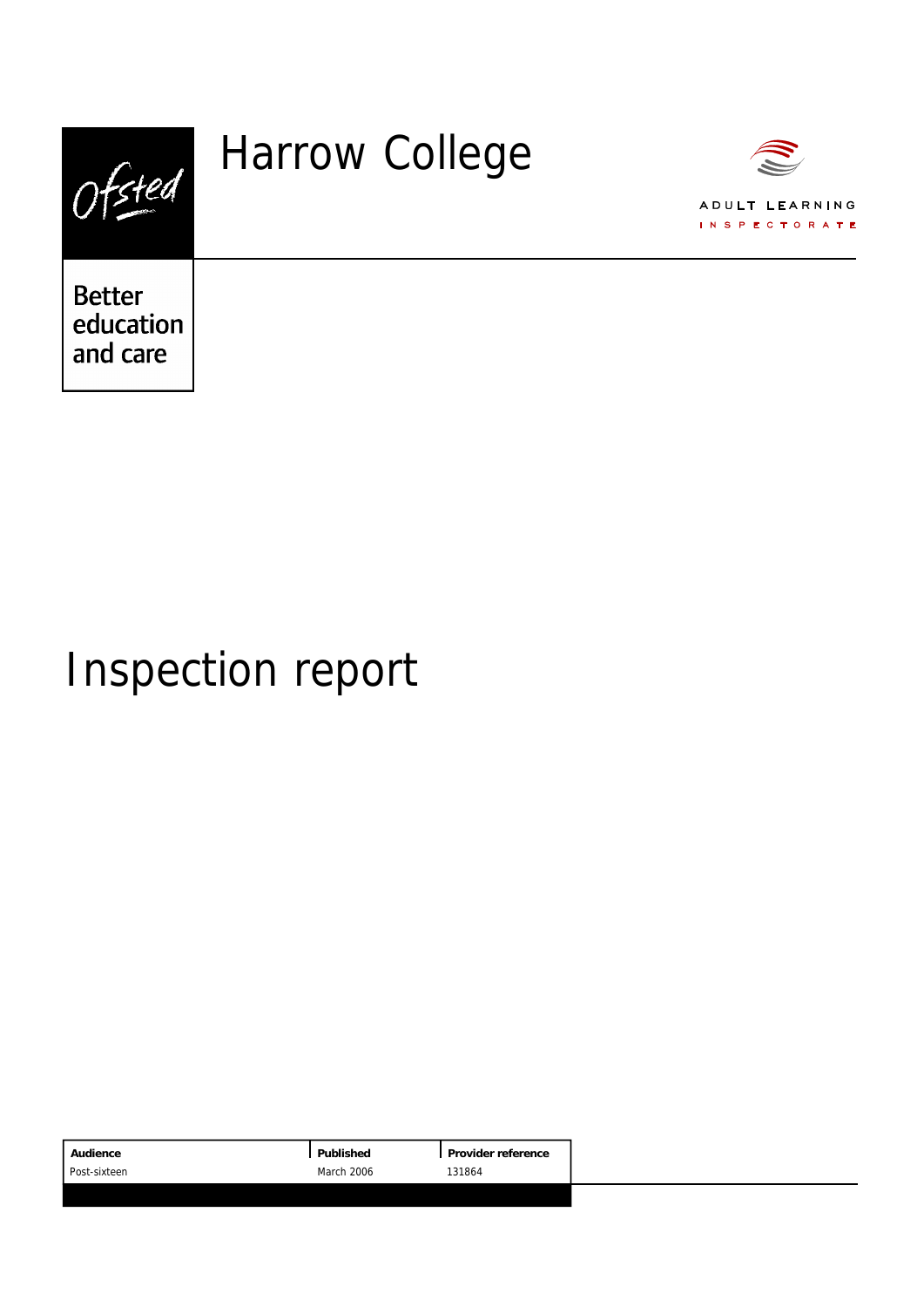### **Contents**

| Basic information about the college                       |    |  |  |  |
|-----------------------------------------------------------|----|--|--|--|
| Background of the organisation<br>Scope of the inspection | 4  |  |  |  |
|                                                           |    |  |  |  |
| Summary of grades awarded                                 | 6  |  |  |  |
| Curriculum areas                                          |    |  |  |  |
|                                                           |    |  |  |  |
| Overall judgement                                         | 8  |  |  |  |
| Main findings                                             | 11 |  |  |  |
| Curriculum area inspections                               | 16 |  |  |  |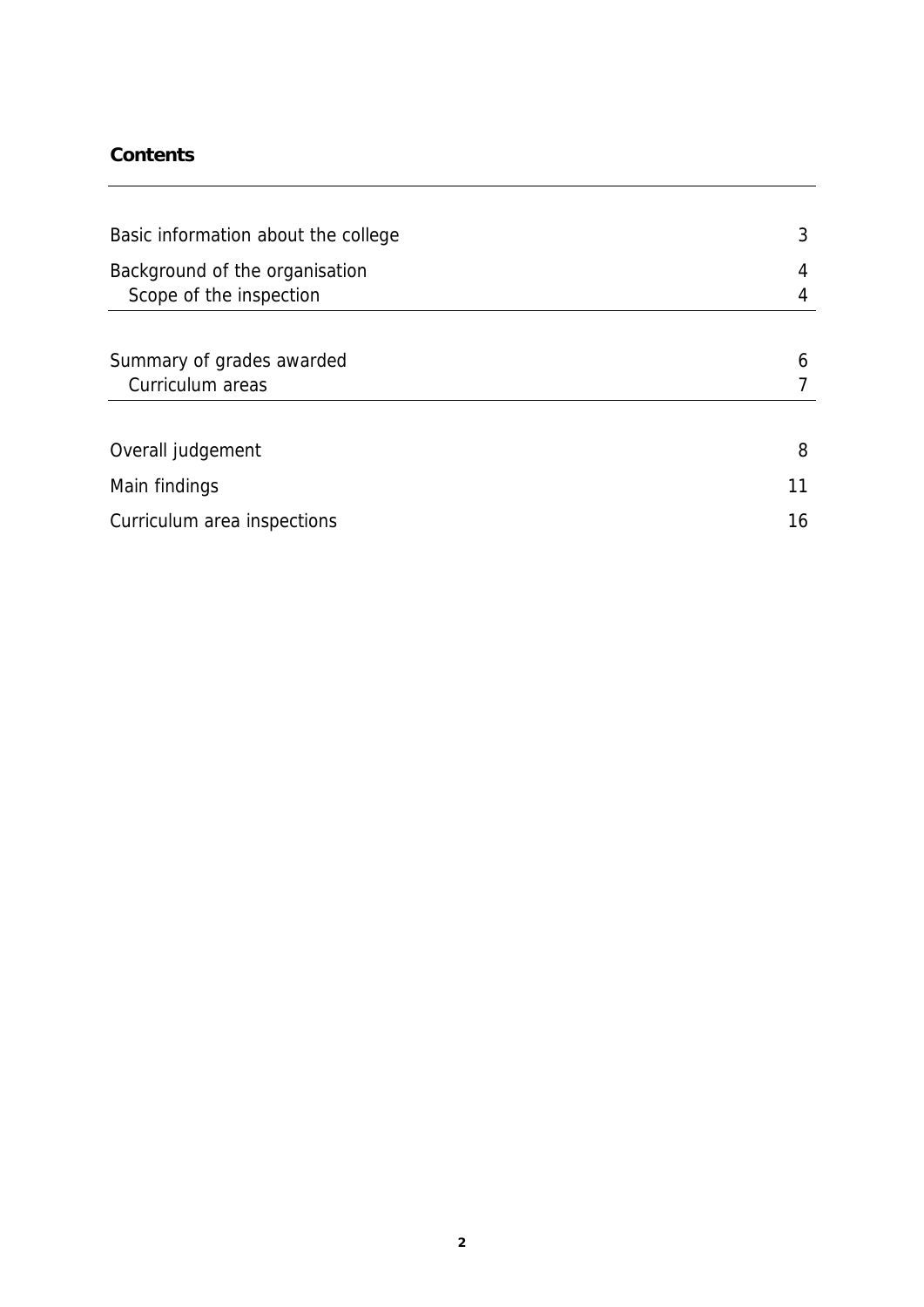## **Basic information about the college**

| Name of college:                | Harrow College                                                       |
|---------------------------------|----------------------------------------------------------------------|
| Type of college:                | <b>Tertiary College</b>                                              |
| Principal:                      | Barbara Field                                                        |
| Address of college:             | Harrow Weald Campus, Brookshill, Harrow Weald,<br>Middlesex, HA3 6RR |
| Telephone number:               | 020 8909 6000                                                        |
| Fax number:                     | 020 8909 6060                                                        |
| Chair of governors:             | <b>Trevor Bumfrey</b>                                                |
| Unique reference number: 131864 |                                                                      |
| Name of lead inspector:         | Vivien Bailey HMI                                                    |
| Dates of inspection:            | 16-20 January 2006                                                   |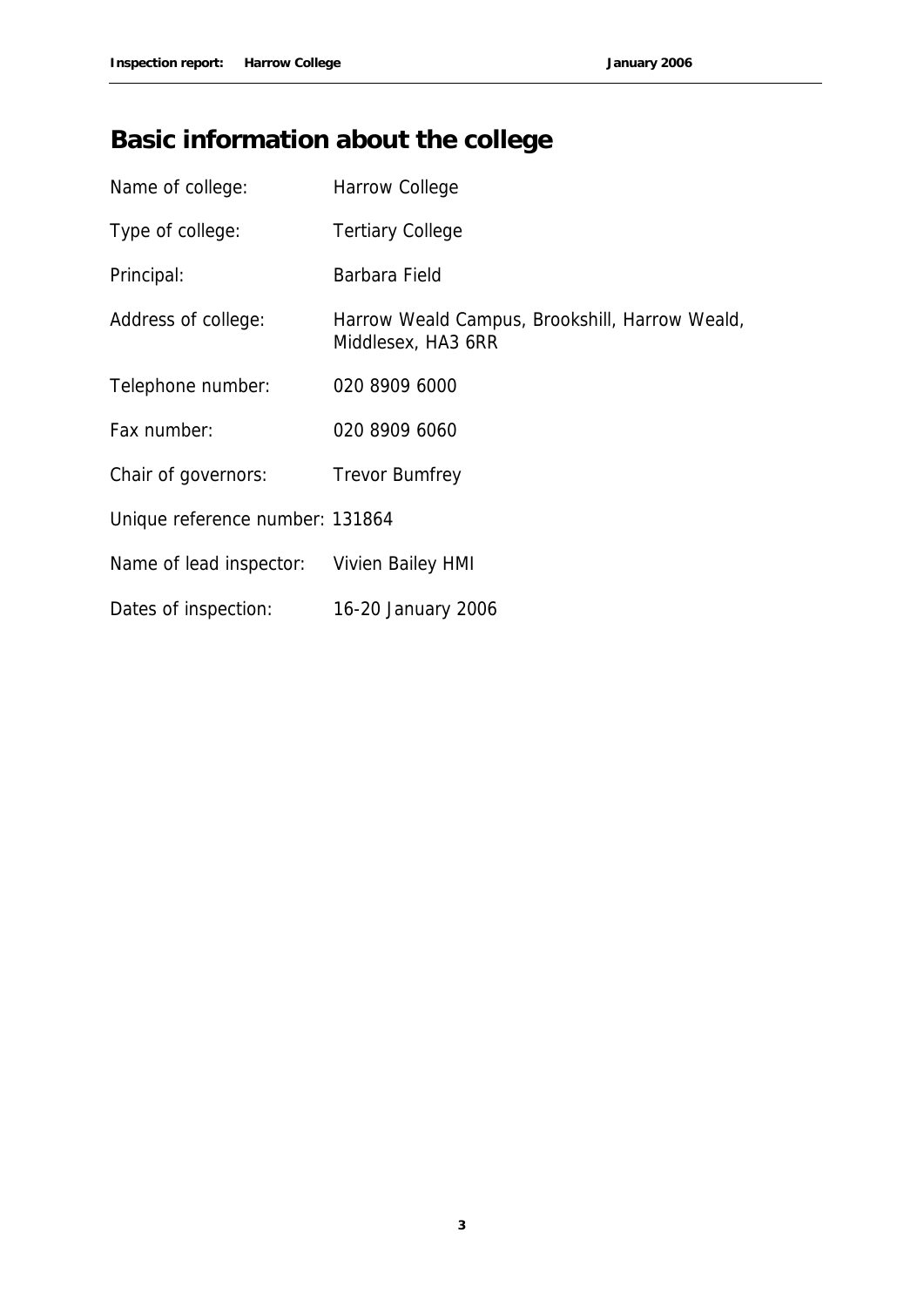### **Background of the organisation**

- 1. Harrow College is a medium-sized tertiary college situated in the outer London Borough of Harrow. The college was formed in 1999 from the merger of two tertiary colleges. It operates on two main sites in Harrow-on-the-Hill and Harrow Weald, as well as approximately 35 outreach and community-based venues. The college's mission is to provide choice and opportunity, and to make learners' success its priority. Nearly half of the college's learners aged 16 to 18 come from other London boroughs, including 25% from Brent.
- 2. Harrow has the fifth most diverse population in the country with 41% of Harrow's population being from minority ethnic groups, particularly Asian. Unemployment is low at 2.3%, except in some parts of the neighbouring borough of Brent, where both unemployment and the proportion of minority ethnic groups are higher. The percentage of 15 year olds achieving 5 or more grades A\*-C at GCSE in 2004 was approximately 60% in Harrow and 54% in neighbouring Brent.
- 3. In 2003/04, the total number of learners on roll was 11,493, of which 2,682 were full-time learners aged 16-18. Some 33% of learners were of white ethnic origin, 17% Indian, 15% from other Asian heritage groups, and 16% from black heritage groups. The gender profile shows that 35% of learners on roll were male and 65% female, reflecting the high numbers of women on courses for adult learners. More than half of learners aged 16 to 18 were male.
- 4. In 2003/04, the college made provision in all of the 14 QCA sector/subject areas. In the case of horticulture, engineering and construction these were extremely low numbers. The college has a Centre of Vocational Excellence (CoVE) in health and social care and a CoVE in retail. A high proportion of adult learners were studying at level 1 or below. More than a third of enrolments for learners aged 16-18 were at level 3. There are about 55 work-based learners in 2005/06 including a small number of E2E learners.

### **Scope of the inspection**

- 5. In deciding the scope of this inspection, inspectors took account of: the college's previous inspection report (www.ofsted.gov.uk); the college's most recent self-assessment report and development plans; comments from the local Learning and Skills Council (LSC); reports from the inspectorate annual assessment visits; and data on enrolments and learners' achievements over the period since the last inspection. This inspection focused on the following aspects:
	- overall effectiveness of the college and its capacity to improve further
	- achievements and standards
	- quality of provision
	- leadership and management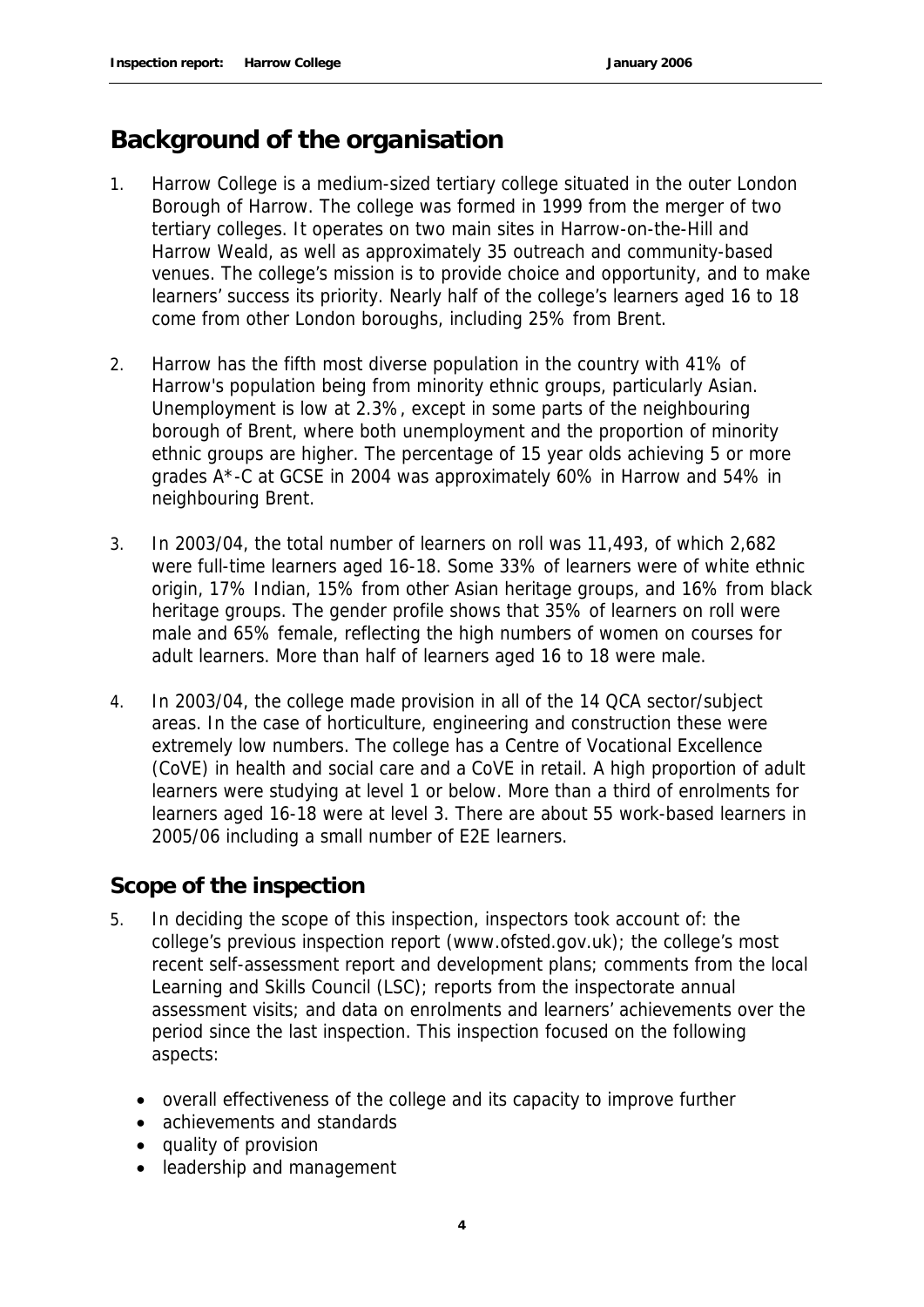specialist provision in: mathematics; hairdressing and beauty therapy; leisure, travel and tourism, and sport; art and design, media and performing arts; preparation for life and work; and business.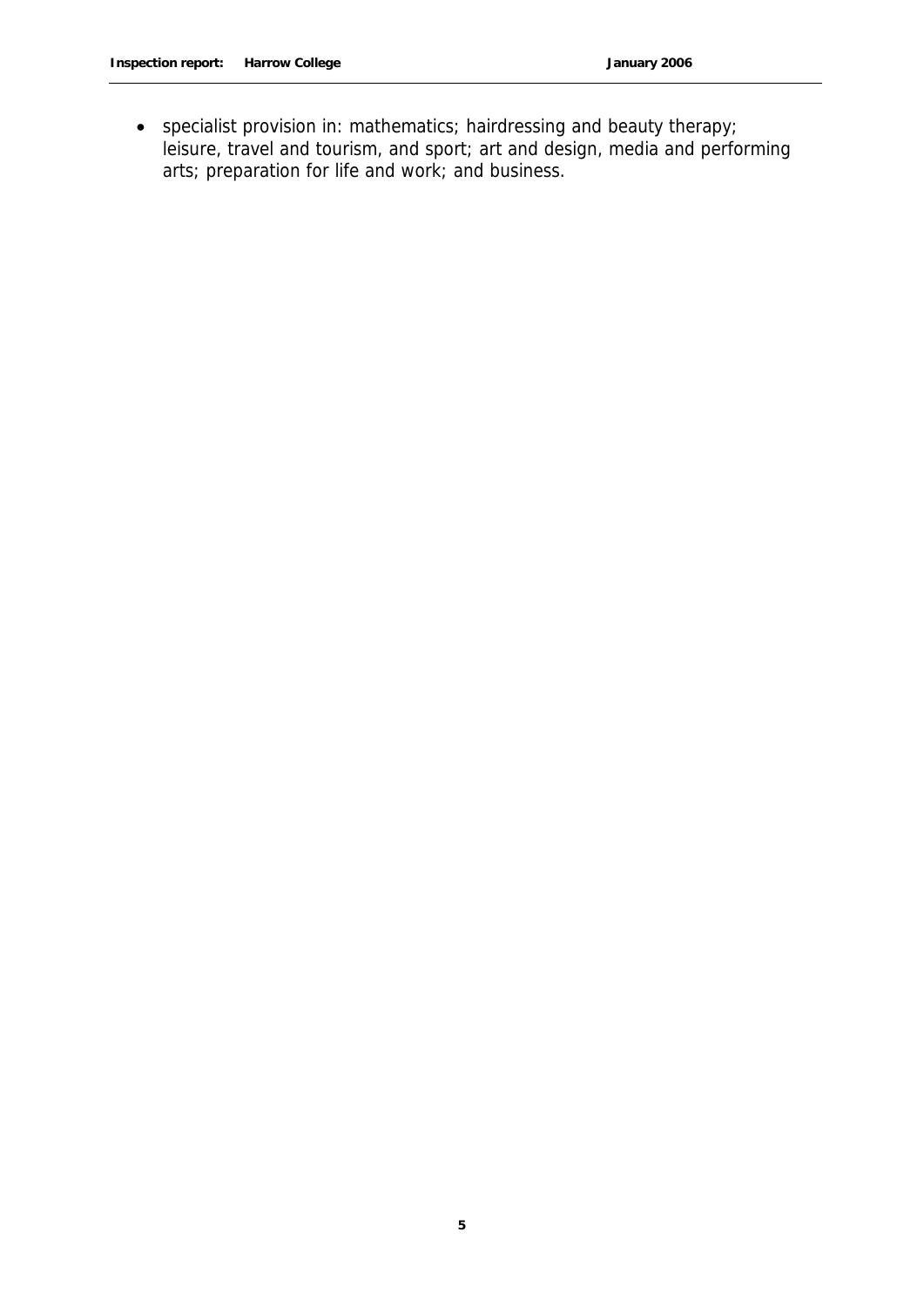## **Summary of grades awarded**

| Effectiveness of provision | Satisfactory: grade 3 |
|----------------------------|-----------------------|
|                            |                       |
| Capacity to improve        | Good: grade 2         |
|                            |                       |
| Achievements and standards | Satisfactory: grade 3 |
|                            |                       |
| Quality of provision       | Good: grade 2         |
|                            |                       |
| Leadership and management  | Good: grade 2         |

Note: Where contributory grades have been awarded, they are shown in the relevant sections of the report. Contributory grades represent the judgement of the team that the quality of the aspect of provision indicated by the grade differs from the grade overall.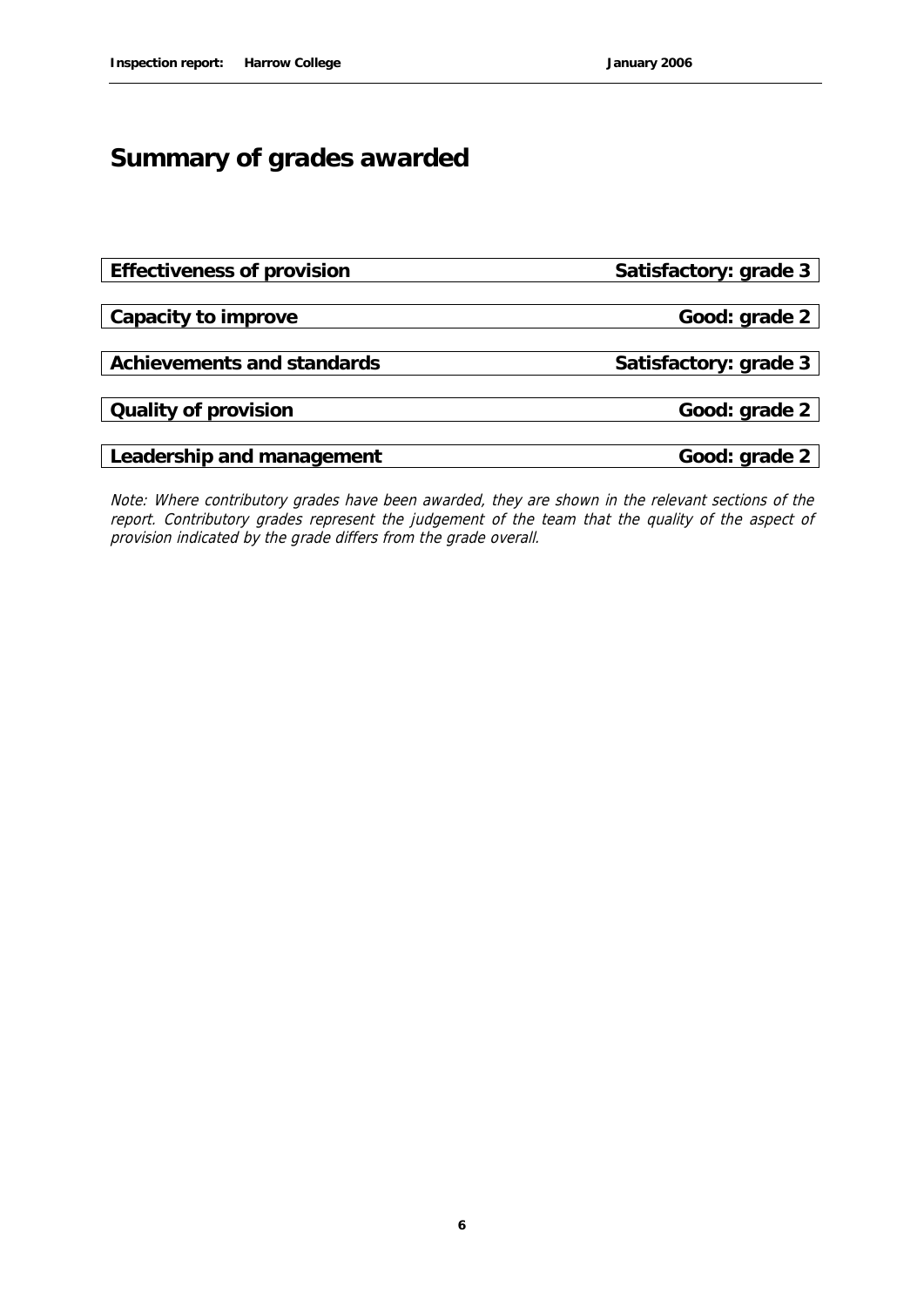### **Curriculum areas**

| Mathematics                   | Good: grade 2         |
|-------------------------------|-----------------------|
|                               |                       |
| Hairdressing and beauty       | Good: grade 2         |
| therapy                       |                       |
|                               |                       |
| Leisure, travel and tourism,  | Satisfactory: grade 3 |
| and sport                     |                       |
|                               |                       |
| Art and design, media and     | Good: grade 2         |
| performing arts               |                       |
|                               |                       |
| Preparation for life and work | Satisfactory: grade 3 |
|                               |                       |
| Business administration and   | Satisfactory: grade 3 |
| law                           |                       |
|                               |                       |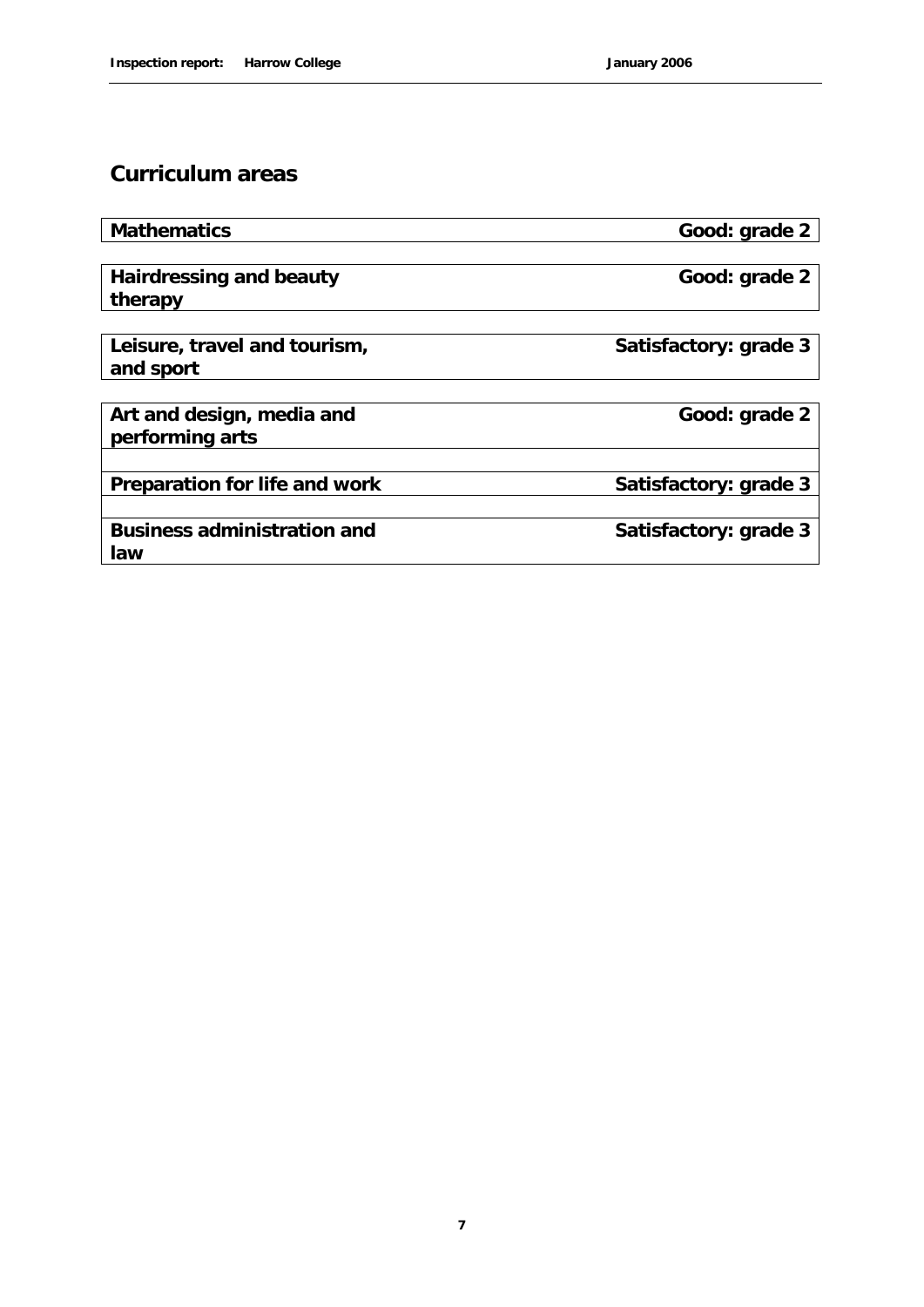## **Overall judgement**

#### Effectiveness of provision **Satisfactory: grade 3**

- 6. The college's provision is satisfactory. Success rates have improved and most are above national averages. The exception is on level 1 courses for learners aged 16-18, where they have declined to well below average in the last three years owing to a drop in achievement rates. Weak outcomes have persisted on administration, accountancy and vocational sports courses. Attendance is at an average level, but is weak on some courses, along with punctuality.
- 7. Teaching and learning are satisfactory. Staff development to improve the quality of teaching and learning on GCE AS courses has been successful, leading to improved achievements. However, there is too much unsatisfactory teaching on lower level courses, especially at level 1.
- 8. Initial assessment is used effectively to identify additional learning needs, and support is usually provided promptly. There is effective support for specific learning needs, particularly hearing impairment. Assessment practice is satisfactory. There is a good system for setting personal development targets, although these are not always sufficiently precise, and reviewing progress. There is good personal and welfare support for learners, and information, advice and guidance are good.
- 9. There is a comprehensive range of courses to meet learners' needs and interests, offering progression routes between levels of study in most areas of learning. Social and educational inclusion in the college is outstanding. There is extensive provision at the lower levels, in particular provision for learners for whom English is a second language (ESOL) and young people starting with low prior achievement. There is good provision for learners with learning difficulties and/or disabilities. There are effective relationships with partner schools and good provision is made for 14-16 year olds. Links with employers are good in health and social care, but in other areas links with employers and opportunities for work experience are not well developed.
- 10. Leadership and management are good. The principal provides clear leadership and is well supported by managers and governors. Many weaknesses have been addressed since the last inspection. Management information is of good quality and well used. There are good arrangements for quality assurance, leading to improvements, and to the production of a detailed and evaluative selfassessment report. Some course level reviews are weak, however. Financial management is strong. With good use of accommodation and generally good success rates, the college provides good value for money. The promotion of equal opportunities is good and the college has responded well to race and disability legislation.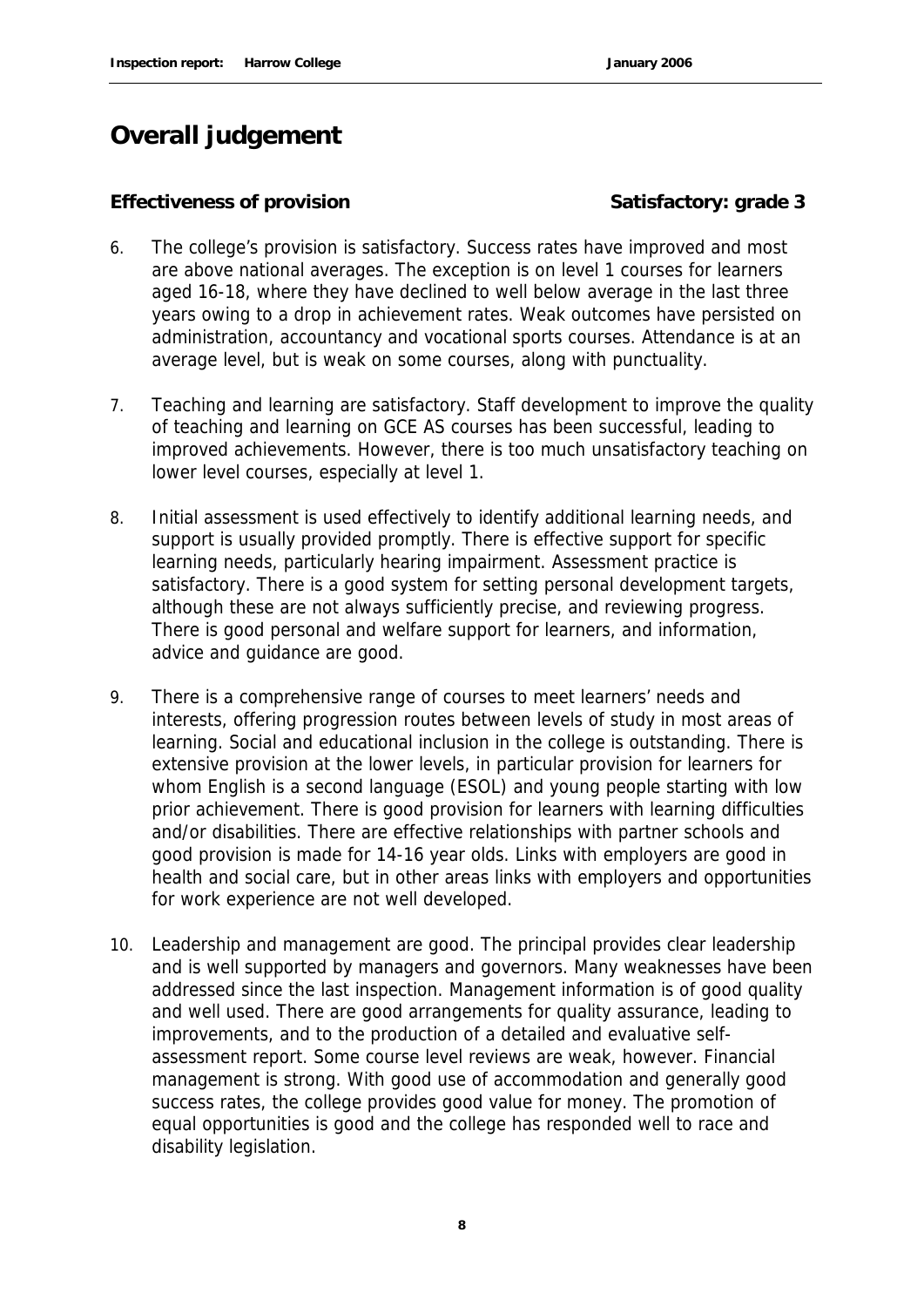#### Capacity to improve **Good:** Good: grade 2

11. The college regularly reviews its performance and has taken effective action to address weaknesses through, for example, systematic and well focused staff development and the restructuring of course provision. There is a comprehensive process of lesson observation. The grading of observed lessons has improved in accuracy through the introduction of stronger moderation, and inspectors' findings on the quality of teaching broadly matched those of the college. The college's self-assessment was generally accurate and identified most of the strengths and areas for improvement noted by inspectors. It was evaluative, analytical and drew effectively on the college's accurate data. Where weaknesses have persisted, steps are being taken to address them. Whilst quality assurance procedures are good overall, the quality of course reviews is inconsistent. Targets for the improvement in success rates have been exceeded across the college as a whole, except for those of short courses which fell slightly short of target.

**The effectiveness of the steps taken by the college to promote improvement since the last inspection**

12. The college has promoted improvement effectively since the inspection of 2002. Course provision in mathematics and health, social care and early years, which were unsatisfactory, have improved to good and satisfactory respectively, with a particularly strong improvement in examination results in mathematics. Success rates have improved overall, and there have been improvements in specific areas such as overall success rates on GCE AS levels, the proportion of high grades on GCE A levels and in the overall quality of provision in hairdressing and beauty therapy and art and design. Weak pass rates have persisted on a minority of courses. The development and accreditation of key skills, remains a weakness, although there are early signs of improvement through new arrangements. The accuracy and use of data on retention and pass rates have improved greatly and are now good. The college has rapidly improved its financial position which is now strong.

**Key strengths of the college**

#### **Strengths**

- good leadership and management
- significant improvements since previous inspection
- outstanding social and educational inclusion
- improving overall success rates, most of which are above average
- overall accuracy of the self-assessment report and lesson observation scheme
- good support for students
- good progression routes and widening of participation
- good opportunities for 14 to 16 year old learners
- strong financial management and good value for money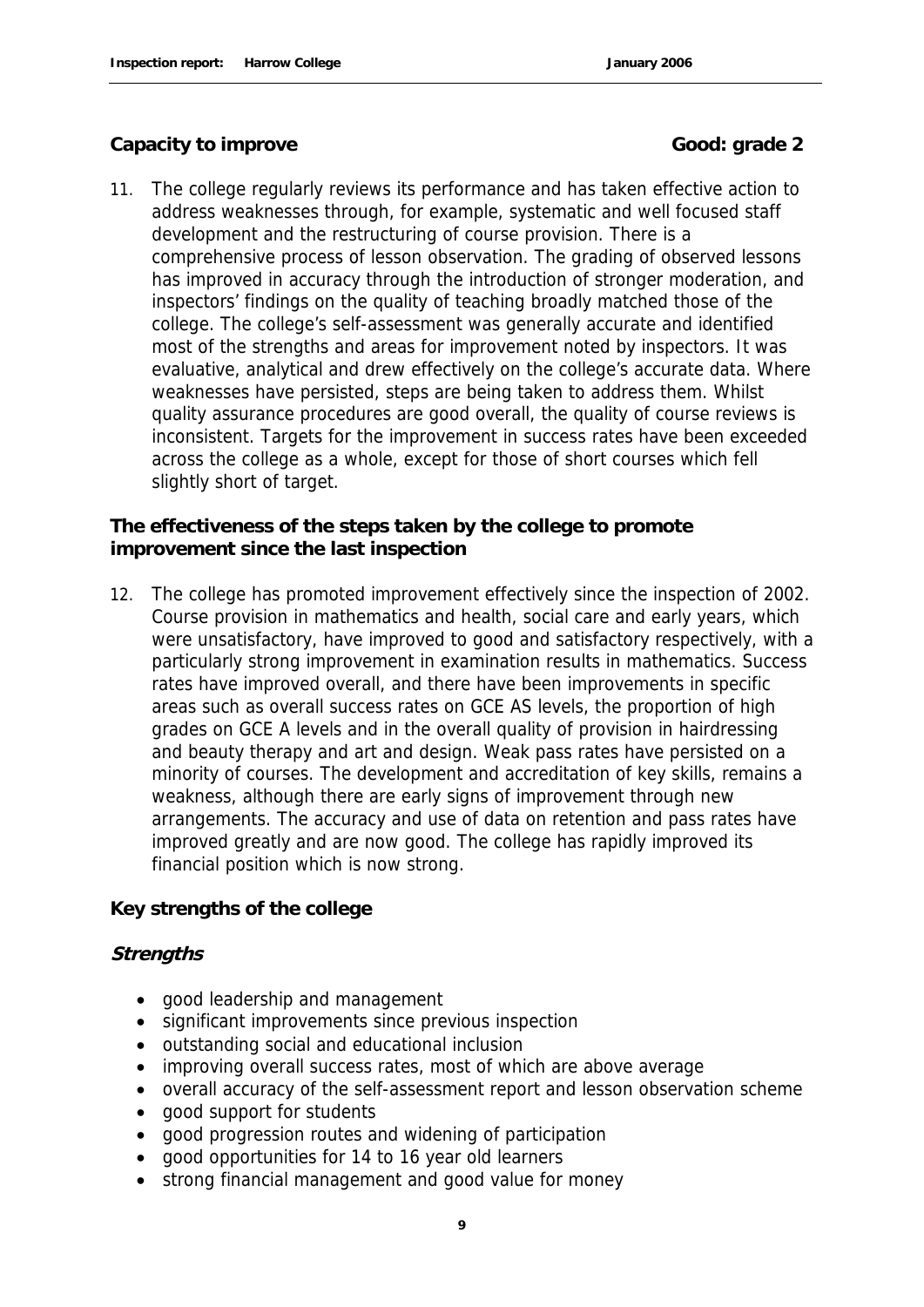#### **Areas for improvement**

**The college should address:**

- overall pass rates at level 1 for learners aged 16 to 18
- quality of teaching and learning on lower level courses
- consistency and use of course reviews
- attendance and punctuality on some courses
- engagement with employers
- development and accreditation of key skills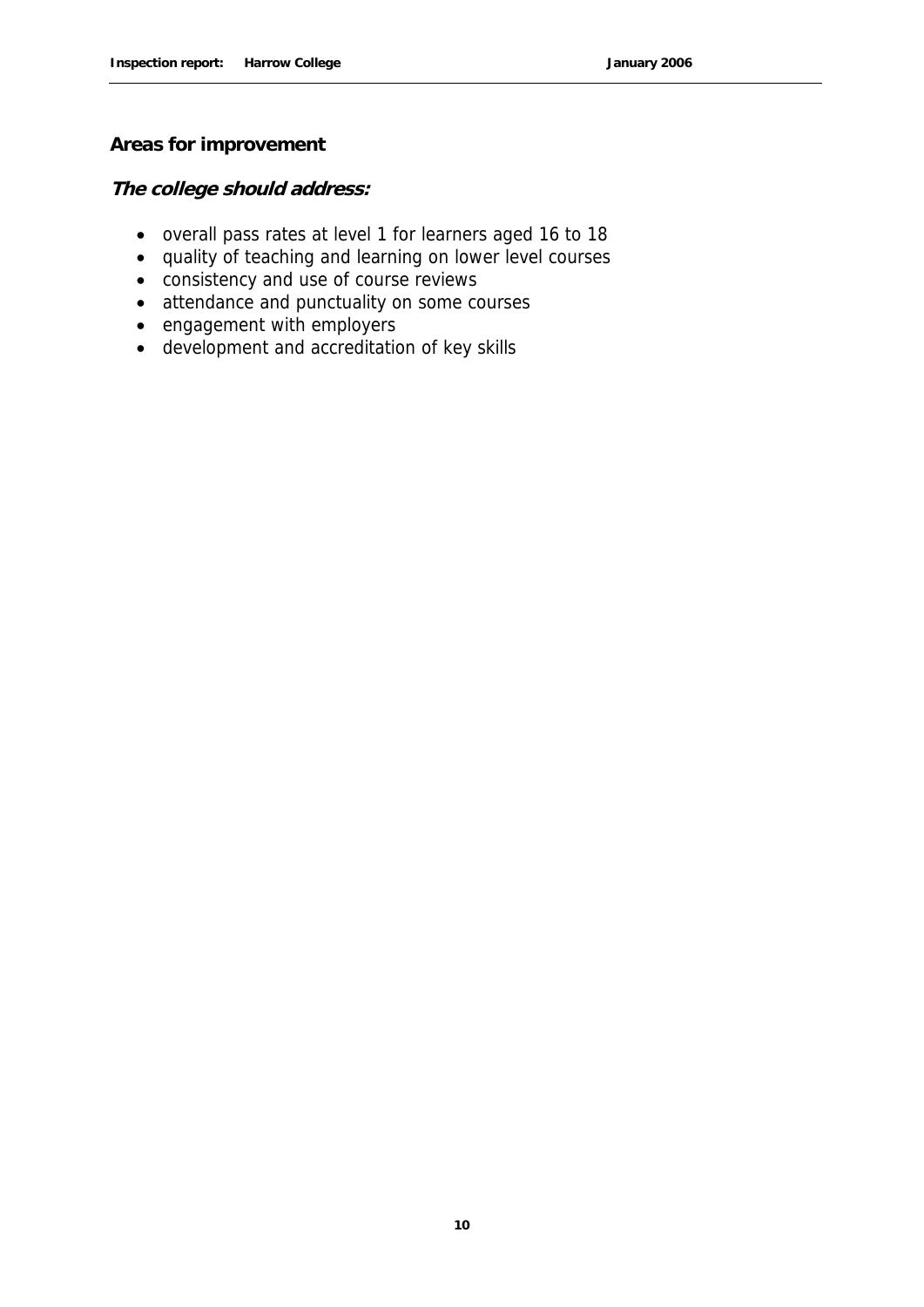### **Main findings**

#### Achievements and standards **Satisfactory: grade 3**

- 13. There was an improvement in overall success rates over the last three years, using college data for 2004/05. For 16 to 18 year old learners there was an improvement in success rates on long courses at levels 2 and 3, and these were well above average. However, there was a significant decline in success rates for 16 to 18 year old learners on level 1 long courses to well below average. For adult learners, success rates on long courses at level 1 were broadly average in 2004/05. At level 2, success rates for adult learners were above average and have risen slightly since 2002/03. At level 3, adult success rates were above average in 2004/05 but remained static for the last two years. Overall success rates on short courses for all learners improved over the last three years, although they were below national averages on short courses of 5-24 weeks. In work-based learning, the achievement of apprenticeship framework qualifications was low. However, the achievement of NVQs was above average. The outcomes on E2E programmes have improved, although progression rates to further study or employment are low.
- 14. Retention rates over the last three years were in most cases significantly above average. Similarly, achievement rates on long courses were above or broadly in line with averages for both adult learners and those aged 16 to 18. The exception to this was for learners aged 16 to 18 on level 1 long courses, where achievement rates dropped to well below average.
- 15. College data for 2004/05 shows good success rates in the areas inspected, for example, mathematics, hairdressing, art and design, media and performing arts, and GCE AS/A level business studies, law and sport. Learners are developing good vocational skills in hairdressing and beauty therapy, art, media, photography and performance. ESOL learners are developing their selfconfidence and many are developing vocational skills alongside their language skills. The standard of learners' work on many adult and community programmes is high. Learners aged 14 to 16 are developing their motivation and vocational skills. There has been poor achievement of key skills awards for learners aged 16 to 18. Weak achievements have persisted on administration, accountancy courses and vocational sports courses.
- 16. At levels 1 and 2, learners aged 16 to 18 from white, mixed and black Caribbean backgrounds under-achieved in 2003/04 compared to college and national averages. At most levels, there was little difference in success rates by gender in 2003/04. The exception was at level 1, where adult males were much less likely to succeed than females, and had a below average success rate.
- 17. Attendance in the lessons observed during the inspection was 78%, compared to 73% in the last inspection. Low attendance and poor punctuality affected learning in lessons in art and design, media and performing arts, and in leisure,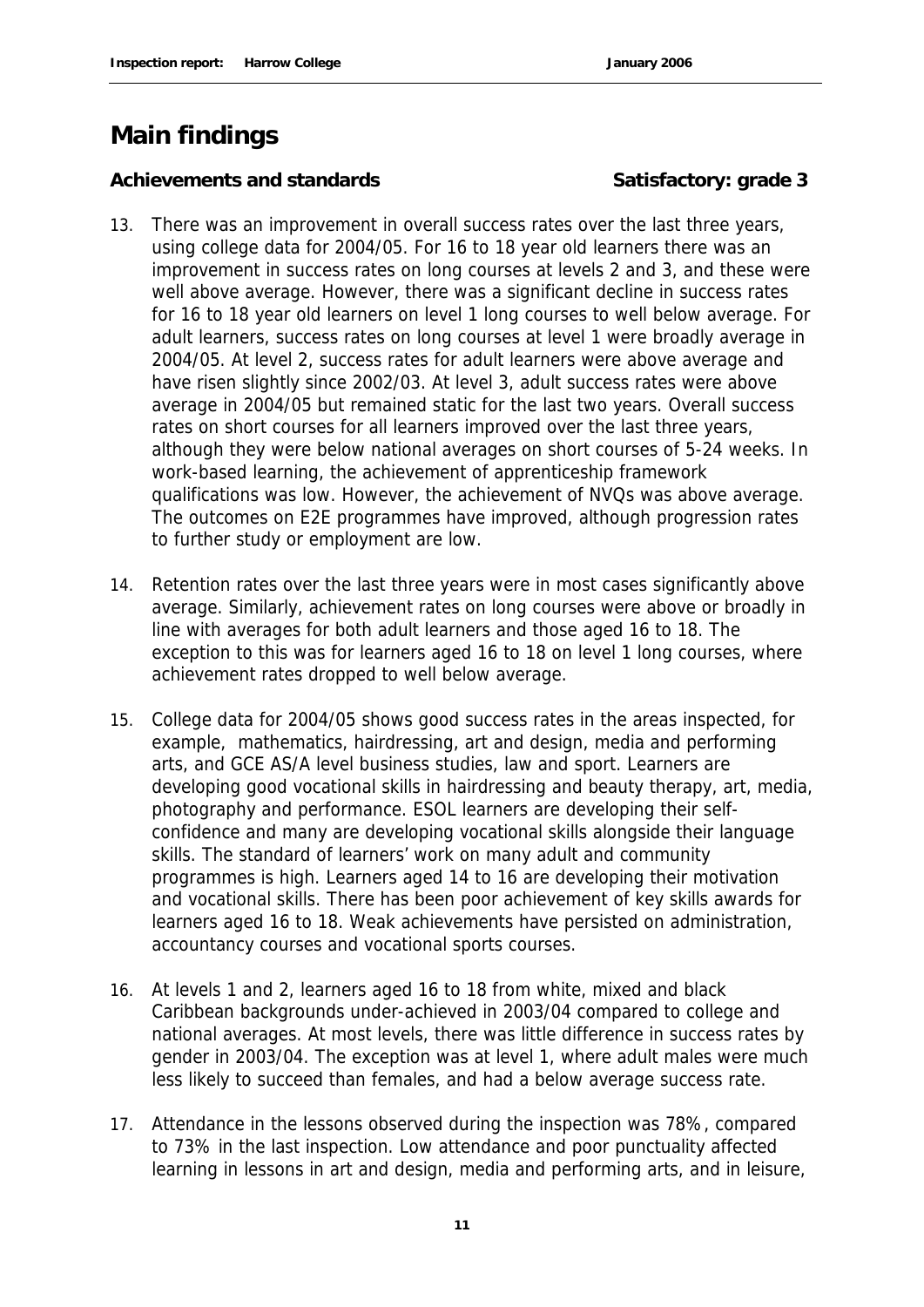travel and tourism and sport. Punctuality was poor in many lessons in business. There is good progression by learners between levels of study, and to higher education. The college analyses data on achievements effectively in its selfassessment and actively targets weaker areas to bring about improvements.

#### **Cauality of provision** Good: grade 2

- 18. Most teaching is at least satisfactory. There was much good teaching in mathematics and hairdressing and beauty therapy. Little outstanding teaching was observed, although it was more in evidence in hairdressing and beauty therapy and art and design, media and performing arts. The college's recently revised moderation system for grading observed lessons has improved the accuracy of its judgements significantly. Inspectors looked closely at teaching and learning in lower level courses and noted that weaker teaching tends to be concentrated particularly on entry and level 1 courses. In its self-assessment, the college identifies that little teaching is outstanding, but not that teaching is weaker at the lower levels.
- 19. In the best lessons teachers plan lessons well, clearly define the learning objectives and use a range of teaching strategies. Learners are actively engaged in group activities and role-play and enjoy their work. Weaker lessons lack variety and are too frequently dominated by teachers talking at length. In these lessons, teaching methods do not take sufficient account of the differing needs or abilities of all learners. Most teachers are well qualified in their subject area and hold appropriate teaching qualifications. However, in adult and community learning some teachers are not qualified and have not taken advantage of the support offered to them to achieve qualifications. There is an increasing use of information and learning technology (ILT), but this needs to be developed further in areas such as mathematics and business.
- 20. In adult and community learning there is some good teaching. Teachers meet the different needs of learners. There is a caring environment, particularly for older learners, and good one-to-one support. Course induction is satisfactory.
- 21. Initial assessment is used effectively to identify the additional learning needs of full-time and many part-time learners, and support is usually provided promptly, through in-class support assistants, in one-to-one support sessions or small group work. Adult learners are mostly directed to the college's **learndirect**  provision for the necessary support in basic skills.
- 22. The use of assessment to monitor and promote learners' progress is satisfactory. In many curriculum areas teachers provide good written and oral feedback, although moderation and verification practices sometimes lack consistency.
- 23. There is a good system for setting personal development targets, and reviewing progress through the progress file and tutorial review for full-time learners. However, these targets are not always sufficiently challenging or precise. The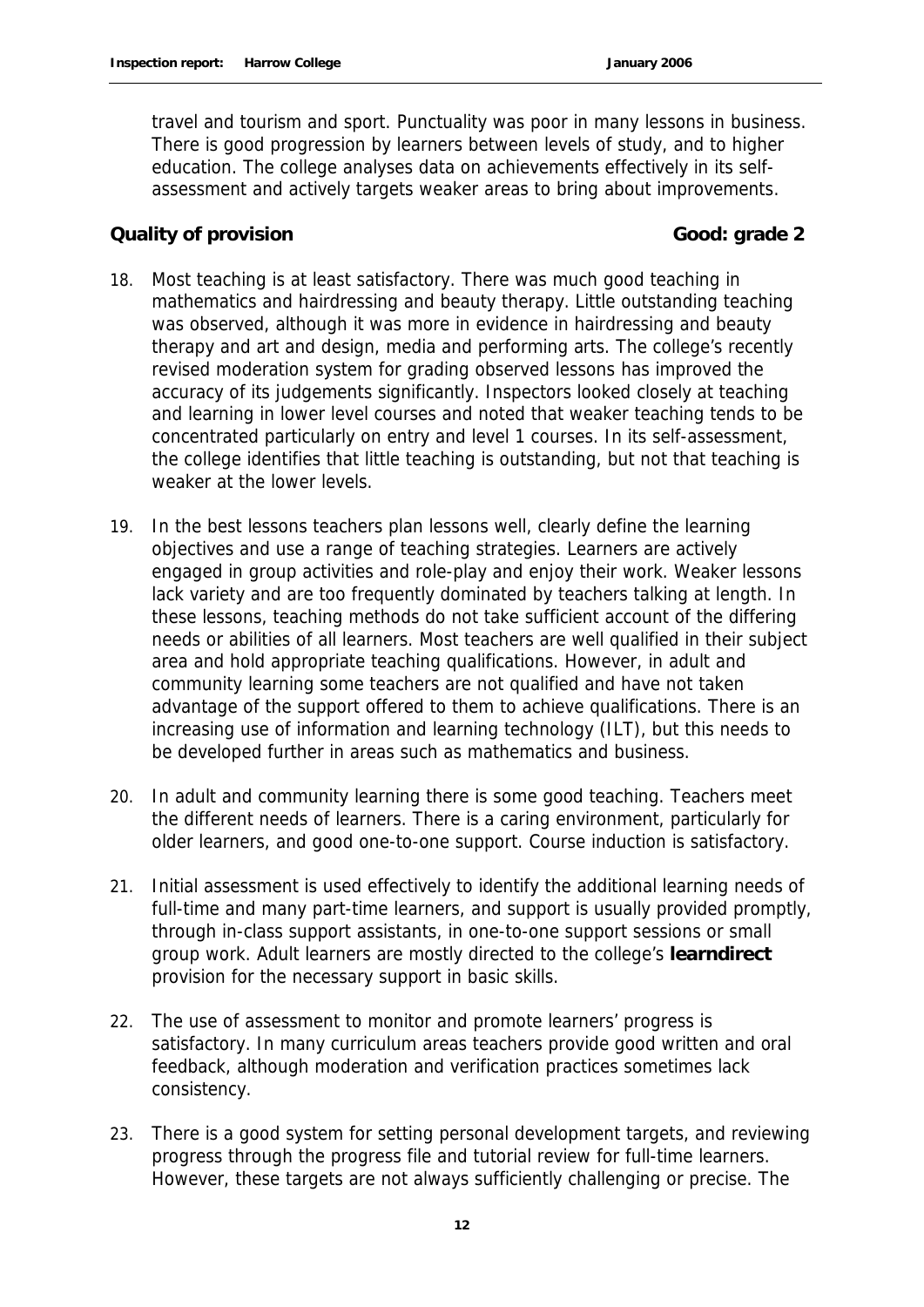learners are positive about how the new college diploma acknowledges their successes. The use of individual learning plans for adult and community learners is weak.

- 24. The college's approach to educational and social inclusion is outstanding. Provision for learners with learning difficulties and/or disabilities is good and includes provision for learners with profound learning difficulties or challenging behaviour. Young people feel safe in the college and there is a 'safe room' for vulnerable young learners to use. There are good progression routes from entry level to level 3 and HE courses in most subject sector areas. The college has very effective relations with local partner schools and is actively involved in establishing a 16 to 19 collegiate system across the London Borough of Harrow. Provision for learners aged 14 to 16 is good. As well as supporting local schools with their vocational courses, the college provides a discrete course for disaffected school pupils. It manages a local skills centre which is providing for over 100 school pupils to develop construction and other skills, leading to improved motivation and achievement. There are strong partnerships with local agencies to develop courses in the community, including courses designed to recruit under-represented learners with a good range of ESOL provision.
- 25. Links with employers are good in health and social care, which supports the college's CoVE in care. However in other areas links with employers and work experience opportunities are not well developed. Full-time ESOL learners have good opportunities to develop their language skills in a vocational context.
- 26. Support and guidance for learners are good. This includes effective help for individual progression and careers advice. The college has comprehensive policies on support which are put into practice by trained staff with a good knowledge of equality and diversity issues. To support low achieving learners from minority ethnic backgrounds the college has introduced a mentoring programme, involving specialist mentors from the community, which has had some impact on 'at risk' learners.
- 27. There is a strong commitment to meeting the diverse needs of the learners wherever possible. Issues relating to finance, health and housing are dealt with promptly using good links with local community groups and agencies. The use of additional learning support is well planned and appropriately targeted, complementing the sensitive arrangements to support vulnerable learners, although some learners are reluctant to take this up. Support for learners with disabilities, dyslexia or sensory impairments, particularly hearing impairment, is good. Specialist resources are provided quickly. Retention rates of learners receiving additional support are higher than for other learners.
- 28. The central tutorial programme, which includes a thorough induction, is well planned and practical. It covers aspects of health, safety and respect appropriately although there is inconsistency in the delivery. The weekly 'Bulletin' gives clear direction and focus to tutors. The procedures for tracking and following up poor attendance are good but the college recognises the need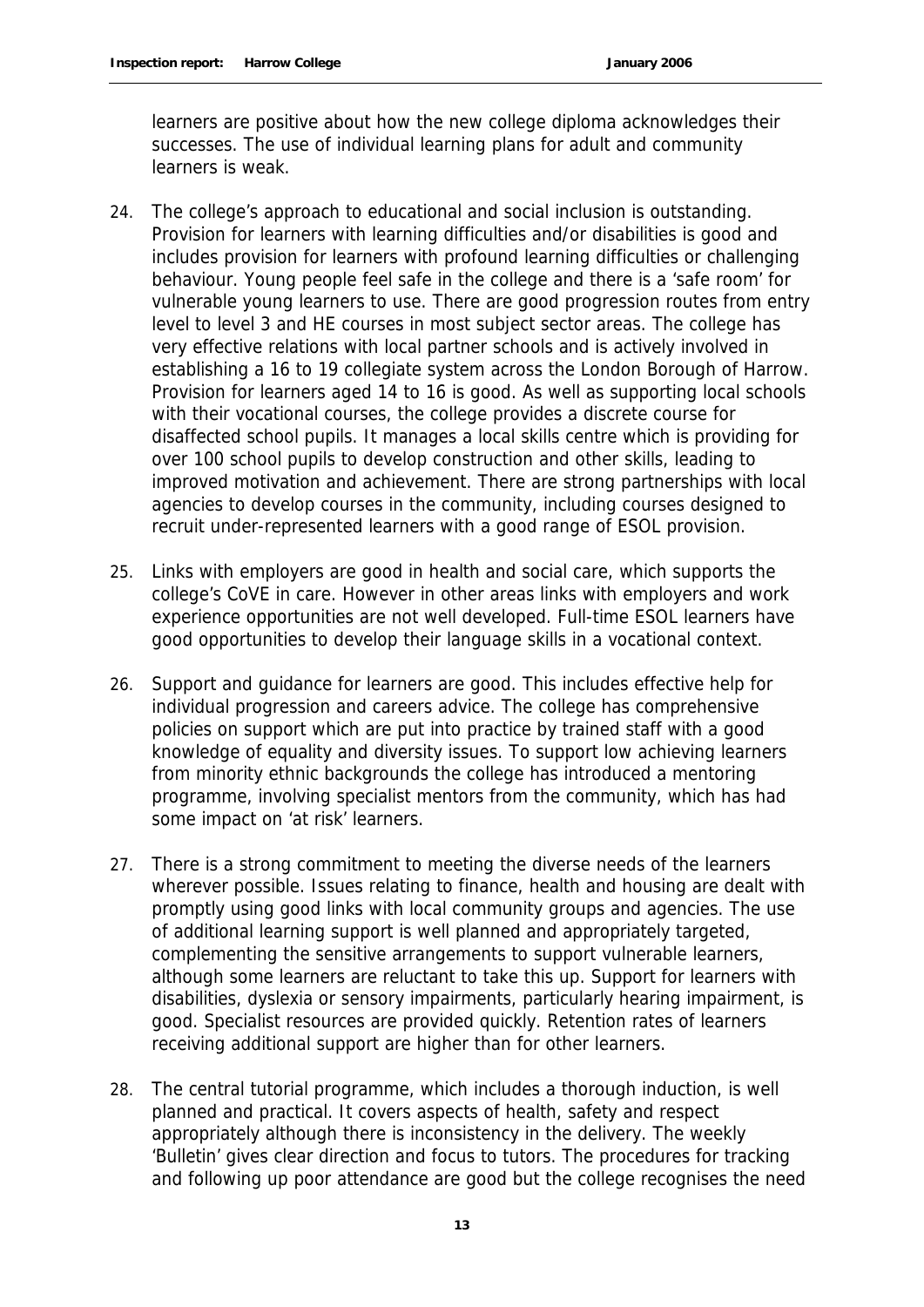to improve attendance further. The rules and guidance on punctuality are inconsistently applied.

Leadership and management **Cook** Good: grade 2

- 29. Leadership and management are good. Since the 2002 inspection, the college has addressed many weaknesses. Managers are open and approachable, using newsletters and consultation to foster good communication, and a new management structure promotes effective liaison across sites and with part-time staff.
- 30. Governors know the college well and monitor its work closely. Managers are set challenging personal objectives linked to college priorities. A new performance management scheme links pay to performance for all staff, although a minority of staff have not been appraised recently. Quality assurance arrangements are clear. The college's self-assessment report is detailed and evaluative, and its findings broadly match those of inspectors. Staff are fully involved in selfassessment and planning for improvement. The views of learners and staff are generally used effectively. The lesson observation programme is comprehensive, rigorous and broadly accurate. However, many reviews and action plans at course level are weak and do not take enough account of the findings of lesson observation. There are few complaints from learners, and these are dealt with effectively. Managers generally make good use of reliable and accessible data, which has improved significantly since the last inspection.
- 31. The college is making good progress against its key objectives, which are to achieve continuous improvement, increased participation, sound financial health and strong collaborative partnerships. Staff and governors helped to formulate the priorities, which are articulated in a comprehensive development plan. The self-assessment report provides governors with an overview of work towards achieving college objectives.
- 32. The response to the Race Relations (Amendment) Act 2000 and the Special Educational Needs and Disability Act 2002 has been good. The college's policies and plans are monitored and reported to governors, although the outcomes of race relations monitoring are not published. The ethnic composition of the staff now reflects more closely that of the local community. The college has made significant investment to ensure that almost all areas are accessible for those with limited mobility. Equality of opportunity is at the heart of college life. The college has appropriate procedures for the protection of children and vulnerable adults. Staff and governors have received relevant training.
- 33. Teachers are qualified or working towards a qualification. There are good levels of specialist, technical and support staff. Staff development is effective and is linked to college objectives, lesson observation and appraisal. Some teaching accommodation is cramped, and in the case of sport, inadequate. There is insufficient private study and social space. The college estate is overcrowded, though well maintained, and very effective use is made of accommodation.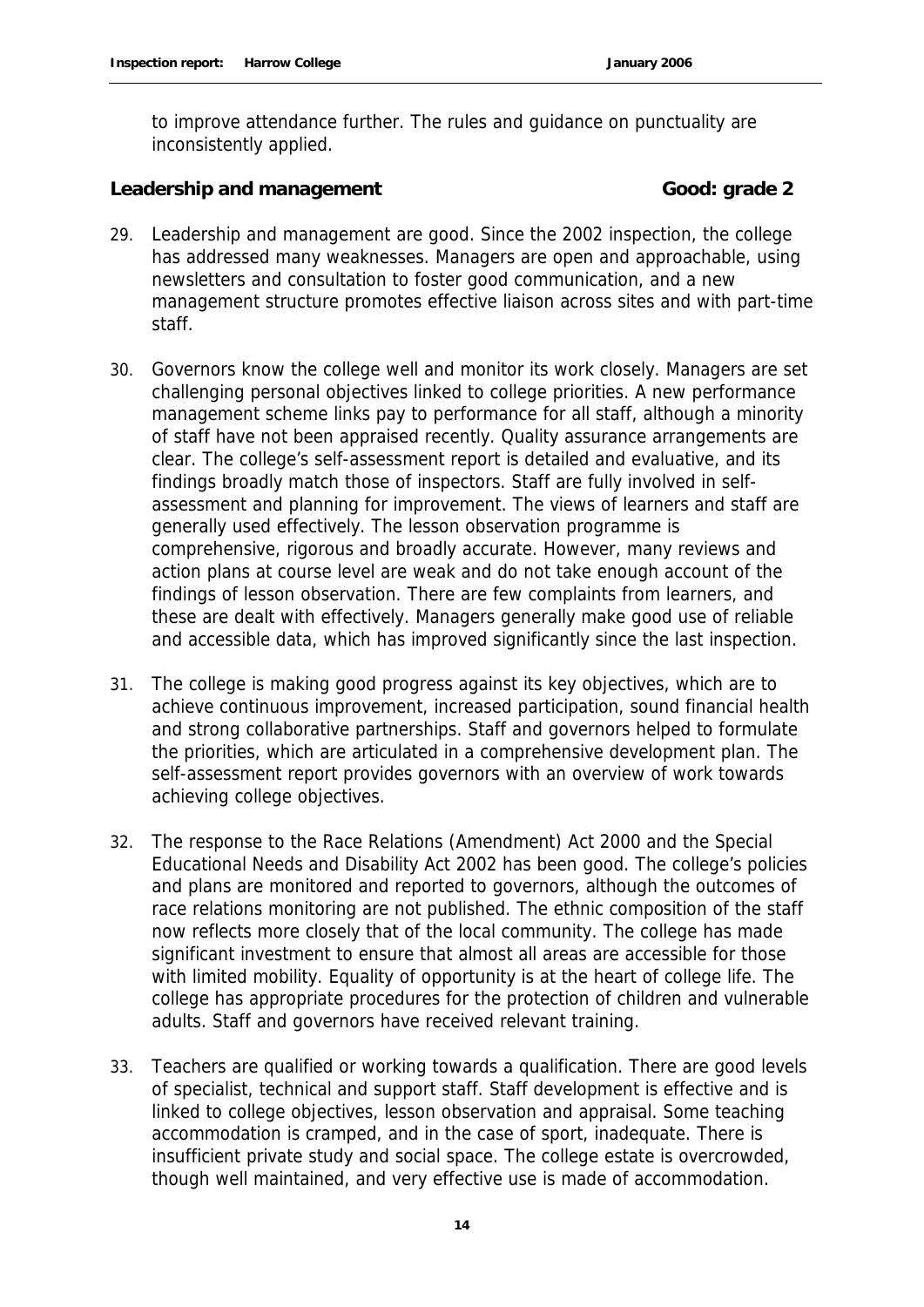34. The college works with partners to achieve its mission and local priorities. Financial management is very strong. The college's financial health has improved rapidly and significantly and is good. With very good use of accommodation and generally good success rates, overall the college provides good value for money.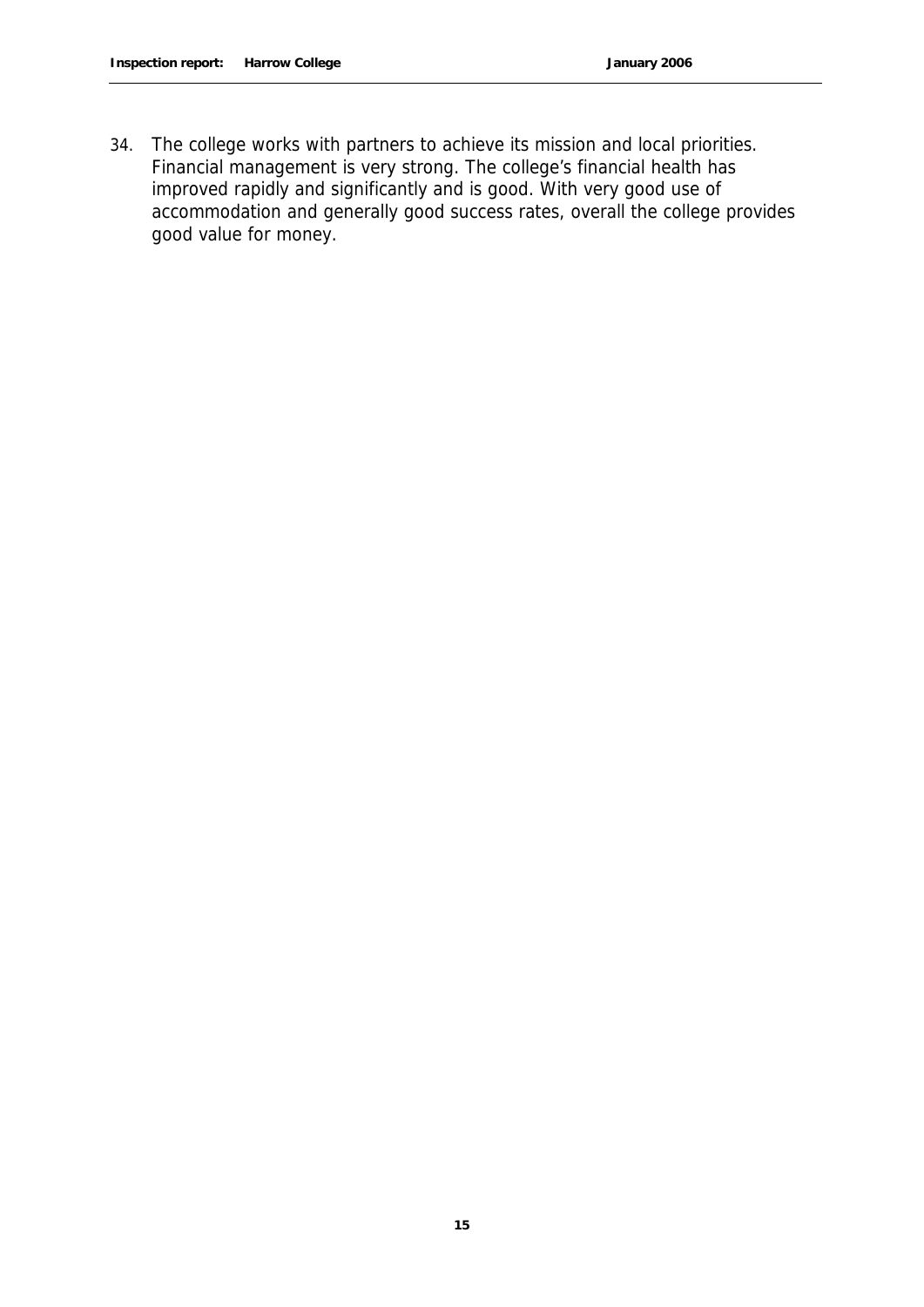### **Curriculum area inspections**

**Mathematics Good: grade 2** 

#### **Context**

35. The provision comprises GCSE mathematics, GCE AS and A-level mathematics and further mathematics. In 2005/06, there are 670 learners, the large majority of whom are learners aged 16 to 18 on full-time courses. Some GCSE groups are specifically for learners on ESOL courses.

#### **STRENGTHS**

- good and improving success rates
- a high proportion of learners obtain high-grade passes on advanced courses
- good teaching using a wide range of activities to engage learners
- effective and well planned co-ordination of provision

#### **AREAS FOR IMPROVEMENT**

- a lack of provision to prepare all learners for GSCE mathematics programmes
- insufficient direct access to ILT facilities
- under-developed use of target-setting

#### **Achievement and standards**

- 36. Achievements and standards are good. Success rates are high for most courses. The proportion of learners gaining grades A\* to C in GCSE mathematics improved from 38% in 2003/04 to 52% in 2004/05, which is above the national average for similar colleges. Similarly, success rates for GCE AS and A level mathematics have improved and are above national averages. Retention rates are high on all courses and have increased over the last three years. The proportion of learners obtaining high-grade passes in GCE AS and A level mathematics increased significantly in 2004/05. The value added to learners' prior achievements is good.
- 37. The standard of attainment for GCE A-level learners is good. Learners are well motivated and work well in groups, co-operating and providing good support to each other.

**Quality of education and training**

38. The quality of teaching and learning is good. Teachers have considerable subject knowledge that is used well to enable learners to make good progress. A wide variety of activities is used to consolidate learning, including puzzles, card games, quizzes and mathematical crosswords. Teachers generate a secure learning environment and learners feel comfortable answering and asking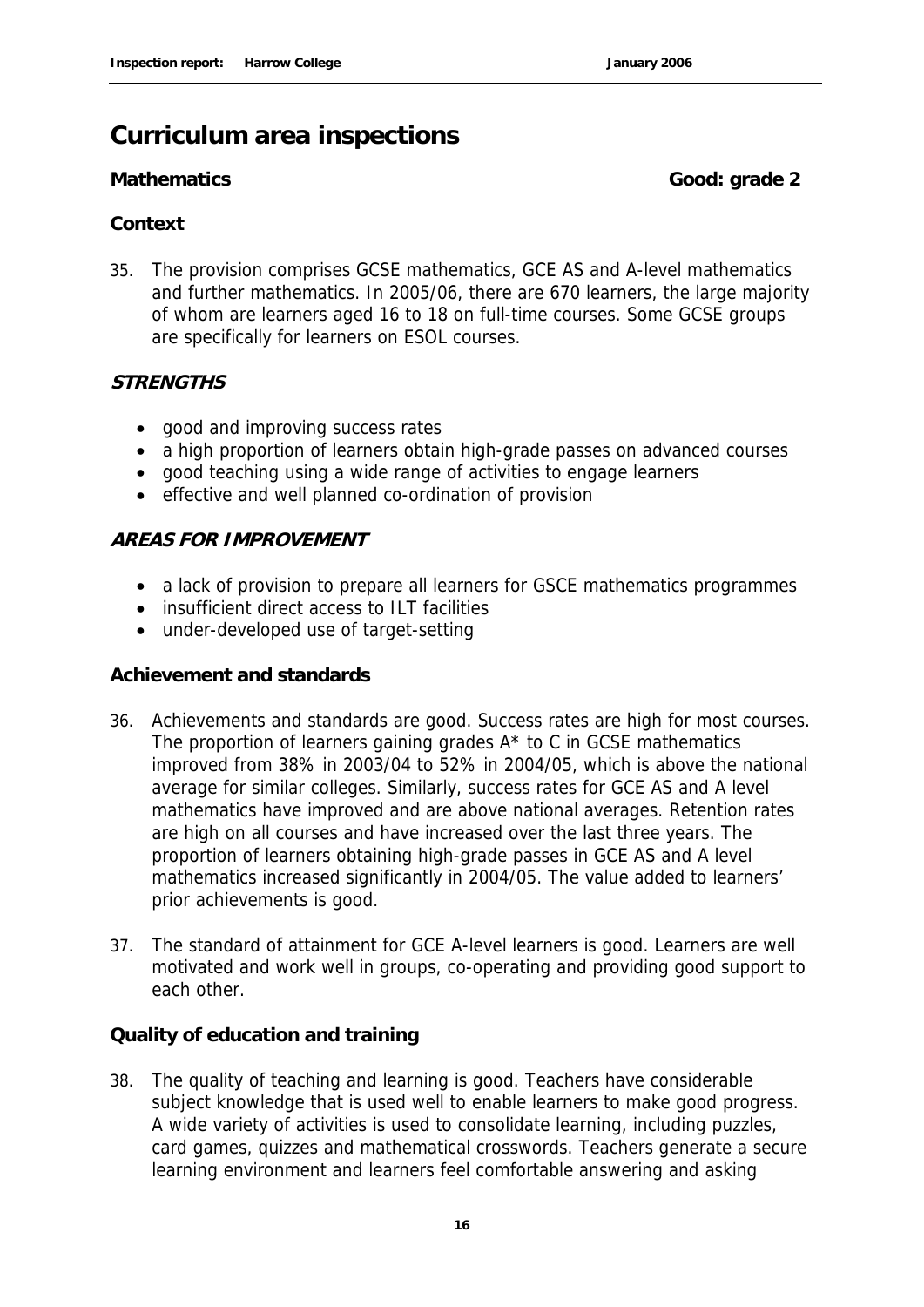questions. An effective GCSE mathematics lesson engaged learners through an exercise in which algebraic formulae were matched to written phrases. This encouraged learners to articulate strategies for solving problems.

- 39. Access to ILT facilities for mathematics learners is inadequate. There is insufficient use of ILT to promote and enliven mathematics teaching. This issue was highlighted as a weakness in the previous re-inspection report.
- 40. There is a gap in mathematics provision at level 1. Although the percentage of learners gaining a high-grade pass in GCSE mathematics increased markedly in 2004/05, there is no suitable programme for those learners who require significant preparation in order for them to attain this standard. Staff give much help to learners outside of lessons but there are currently no timetabled sessions to provide additional help.
- 41. Work is set for learners regularly and it is returned promptly. Teachers correct mistakes clearly and make good use of praise to encourage learners, but suggestions on how to improve the standard of work are not always included. Teachers provide reports on learners' progress to personal tutors. However, action plans lack detailed and measurable targets, which are not used effectively to monitor the progress made by learners during their course.

#### **Leadership and management**

42. Leadership and management are good. Actions taken to address weaknesses have led to improvements in outcomes for learners. New subject co-ordinators work closely with the curriculum manager to plan and organise provision, and staff meet regularly. Information on the achievement of learners from different ethnic groups is not effectively used by course teams. Course reviews are descriptive rather than evaluative and action plans are not always followed.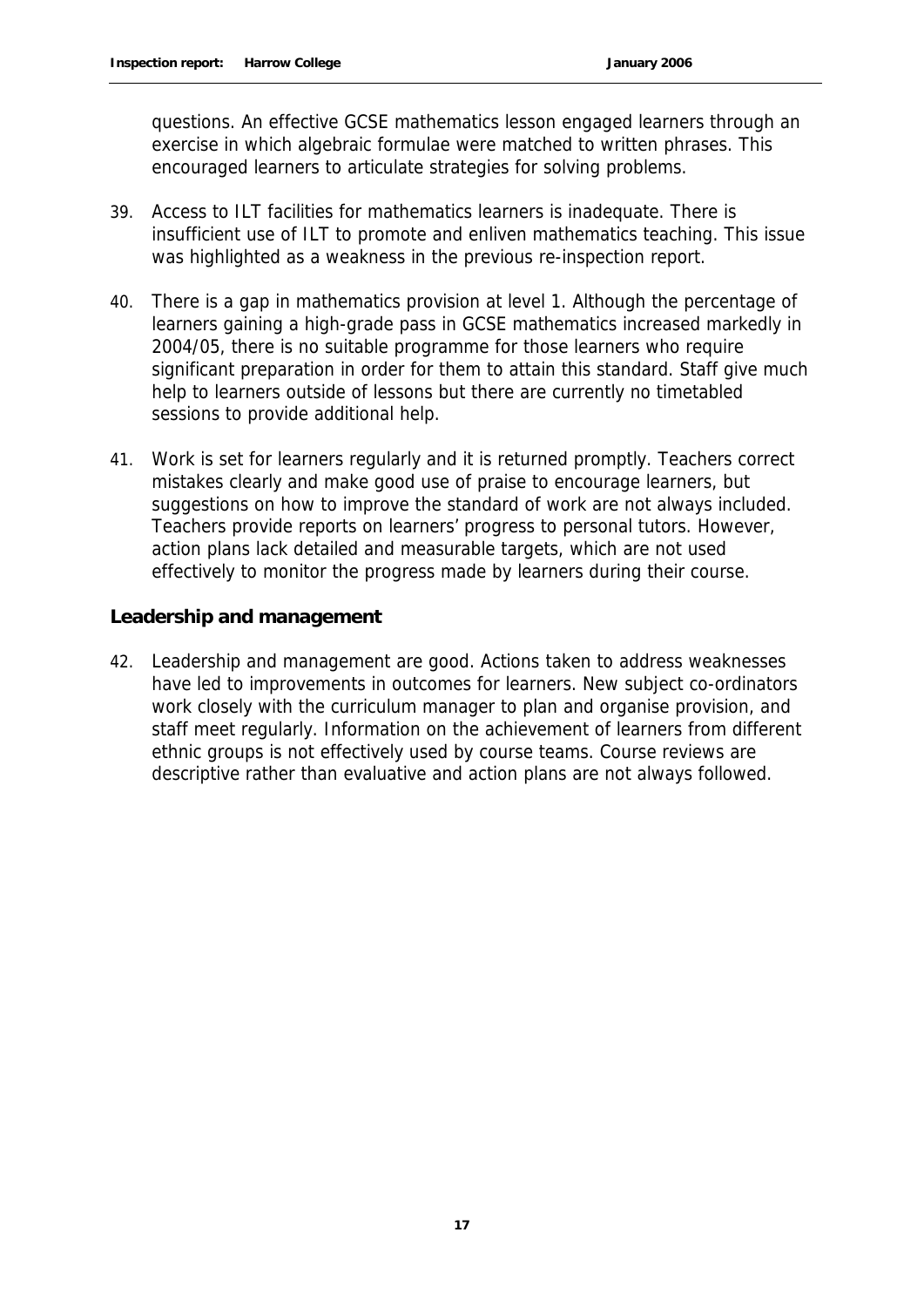#### Hairdressing and Beauty Therapy **Good:** Good: grade 2

#### **Context**

43. Full-time courses in beauty therapy are offered at levels 2 and 3. Hairdressing level 2 is offered as a full-time course, and level 1 is offered for 14 to 16 year old learners and ESOL learners. Part-time provision in beauty therapy includes the beauty specialist diploma and the diploma in holistic massage. There are 48 full-time 16 to 18 learners and 19 full-time learners who are 19+. There are 24 apprenticeship learners in hairdressing and 113 part-time learners in beauty therapy.

#### **STRENGTHS**

- high retention rates in beauty therapy
- very good attendance
- good standard of vocational skills
- good teaching
- extensive enrichment

#### **AREAS FOR IMPROVEMENT**

- insufficient development of key skills
- limited hairdressing provision

#### **Achievements and standards**

44. Achievements are good overall. Success rates in hairdressing at NVQ level 2 are well above average. Retention rates in beauty therapy are high on NVQ courses at levels 2 and 3, although pass rates dipped in 2004/05 to below average. Success rates are above average on the diploma in reflexology. Attendance is very good and learners are punctual in arriving at lessons. Learners demonstrate good practical skills. ESOL learners have made very good progress and have completed one unit per month on a level 1 programme. Awareness of health, safety and hygiene is good. Learners' written work is of a satisfactory standard.

#### **Quality of provision**

45. Teaching is good. A variety of effective activities are incorporated into well planned lessons. Level 1 learners assist level 2 learners in commercial salon lessons. This is particularly effective for ESOL learners in developing their communication skills. ILT is used effectively with many lessons involving internet research and topical group discussion. Learners demonstrate good theoretical knowledge and answer questions confidently and correctly. The assessment of learners' work is satisfactory, with helpful written feedback. Teaching methods in lessons for 14-16 year old learners are not pitched at an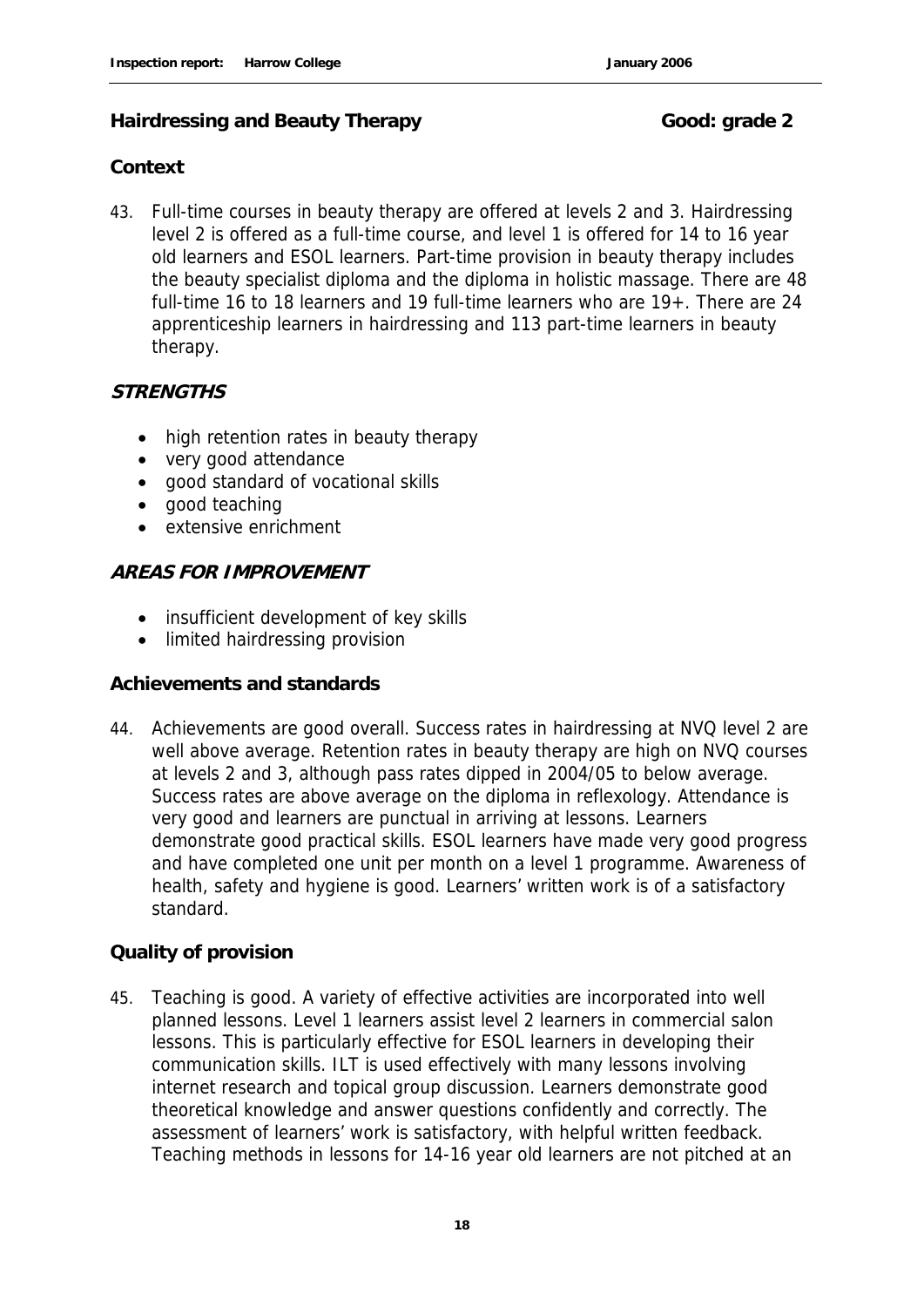appropriate level. There are missed opportunities for key skills development and assessment in lessons.

- 46. Full and part-time learners are given extensive enrichment opportunities. They attend trade shows, visit companies and receive product training and talks from manufacturers. Beauty therapy learners on level 2 NVQ courses are given the opportunity to compete in national make-up competitions.
- 47. Hairdressing provision is limited in scope. NVQ level 1 is offered to 14 to 16 and ESOL learners only and there is no entry level provision. NVQ level 2 is offered as a full-time course or apprenticeship, but is not available part-time. There is no provision at level 3 or in relevant specialisms such as African-Caribbean hairdressing.
- 48. Support for learners is satisfactory. Learners complete their own weekly action plans and set short term, realistic and achievable targets that are discussed and agreed with the tutor. During tutorial lessons, learners' progress and NVQ achievement is recorded. Guidance is given on a one-to-one basis.

**Leadership and management**

49. Leadership and management are satisfactory. There is good communication within the team. Staff development and opportunities for occupational updating are very good. Internal verification is satisfactory. There are regular standardisation meetings and good practice is shared. All staff are appropriately qualified and have thorough subject knowledge. Staff promote equality of opportunity effectively. The self-assessment report matches closely the findings of the inspection.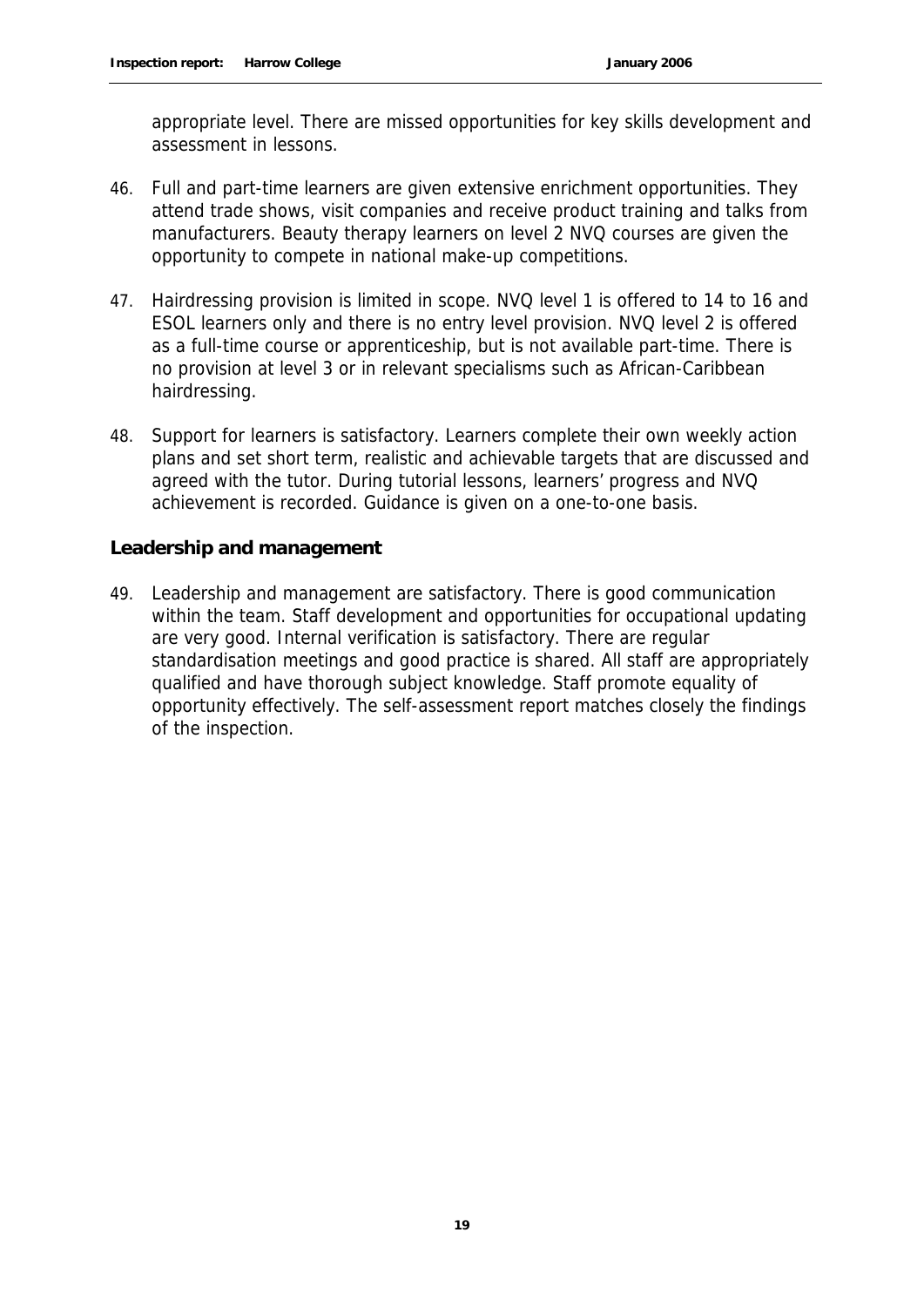#### **Leisure, travel and tourism, and sport Satisfactory: grade 3**

#### **Context**

50. The college has significantly changed the range of courses in this curriculum area. It offers full-time courses in travel and sport from levels 1 to 3, ranging from an introductory diploma through to a national certificate in both subjects. It also offers GCE A/AS levels in sport. The resort representative and the community sports leader awards are offered as additional qualifications. There are 135 learners on sports courses and 94 on travel. Most are aged 16-18 years.

#### **STRENGTHS**

- high pass rates in GCE A/AS level sport
- good progression for learners
- good use of task-based assignments to improve achievement
- effective development of the curriculum to meet learners' needs

#### **AREAS FOR IMPROVEMENT**

- low pass rates on the first diploma in sport
- poor attendance and punctuality
- unsatisfactory teaching at level 1 in sport
- narrow range of enrichment opportunities
- inadequate accommodation particularly in sport

#### **Achievement and standards**

- 51. Achievements and standards are good for GCE A/AS levels in sport. Pass rates have been above the national average on the AVCE in travel and tourism, but on other travel and sports courses they have been low. Many of these courses are no longer offered apart from the first diploma in sport. Pass rates on this course are below the national average but are increasing each year. Retention on most courses in 2004/05 was at or above the national average.
- 52. Attainment in lessons is satisfactory for most learners, although it is better at level 3 than levels 1 and 2. Learners' progression between course levels and to higher education is good.
- 53. Attendance and punctuality are unsatisfactory especially at levels 1 and 2. Both are now closely monitored. The action taken is beginning to have a positive effect on individual learners but still has to impact more widely.

#### **Quality of provision**

54. Overall teaching is satisfactory. Most lessons are well planned and structured and are characterised by a range of teaching methods and styles to suit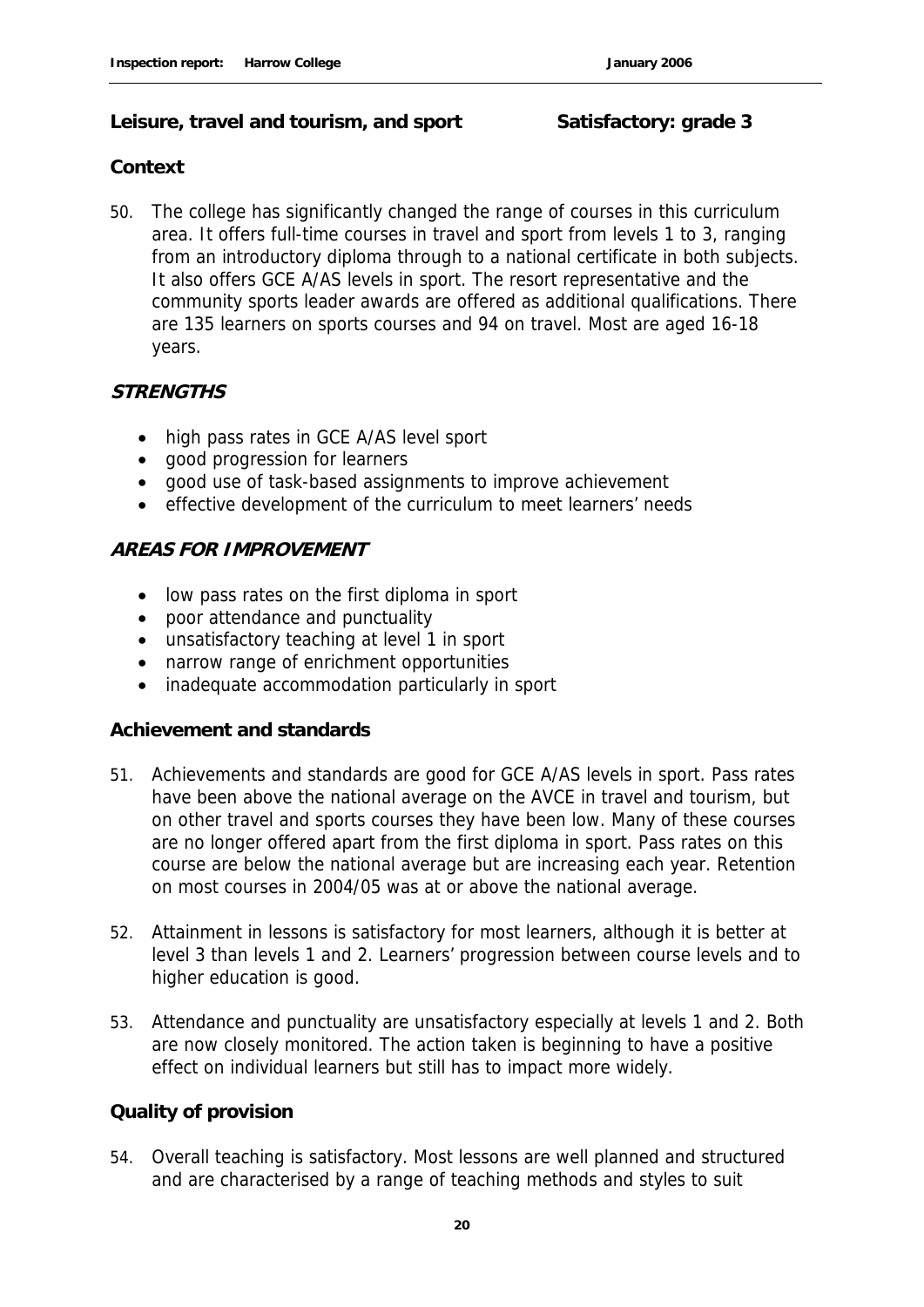learners. Teaching at level 1 is aimed at too high a level and many learners are passive. Mentoring on the introduction to sports course is not sufficiently focused on learners' individual needs.

- 55. Assignments are effectively divided into a series of smaller tasks with separate deadlines for each. This system is more manageable for learners and those missing deadlines are identified as being at risk of leaving and are now carefully monitored.
- 56. Accommodation is inadequate particularly in sport. The college now has a strategy to address these issues.
- 57. Enrichment opportunities are too narrow to improve the vocational context for travel learners. This was a weakness at the last inspection. Learners do not do work experience. In sport there are too few practical activities.
- 58. The curriculum changed significantly between 2004/06 with the introduction of courses which are more suitable for the college's learners. There are large numbers of learners from groups which underachieve locally, such as black Caribbean young men, and those from disadvantaged areas. There are early signs that the new courses offered are likely to be more successful, for instance in encouraging motivation.

#### **Leadership and management**

59. Leadership and management of travel and sport, which are managed in two different faculties, are satisfactory, as are quality assurance arrangements. The overall faculty self-assessment report for sport did not identify the weaknesses relating to achievement on full-time courses or attendance, although they were identified in the course review. Promotion of equality of opportunity is good.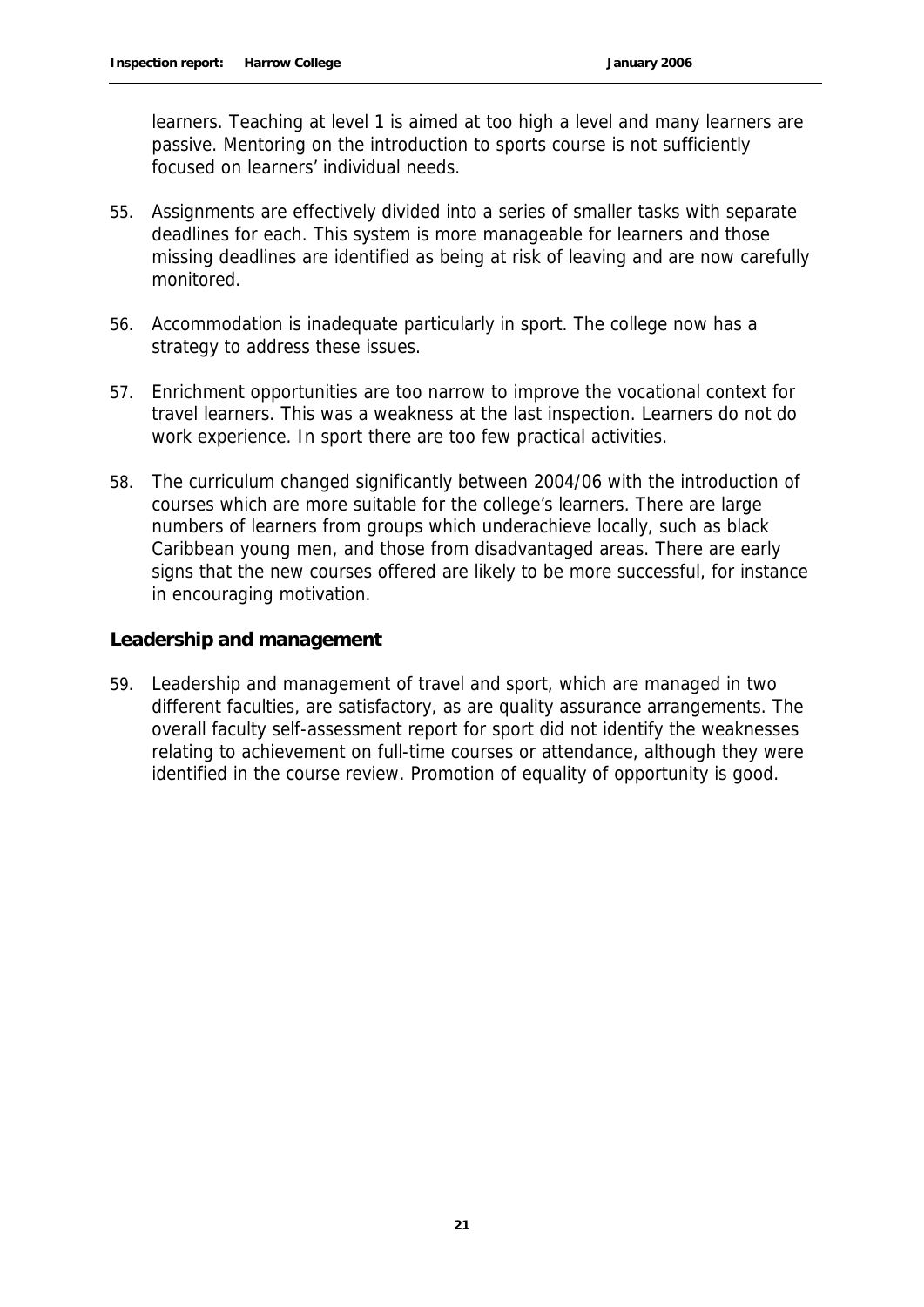#### Art and design, media and performing arts **Good: grade 2**

#### **Context**

60. The college offers provision in art and design for some 353 learners aged 16 to 18 and 91 adult learners. The majority of learners aged 16 to 18 follow GCE AS/A level courses in art and design, graphic design, photography and textiles. Other courses include GNVQ in art and design at foundation and intermediate level, a national diploma in foundation studies in art and design, and an AVCE course in art and design. In media and performing arts there are 418 learners aged 16 to 18, and 32 adult learners. Courses include: GCE AS/A levels in drama, film, video, media and music technology, GNVQ in media and a national diploma in performing arts and in media.

#### **STRENGTHS**

- high pass and success rates on many courses
- good developmental work with colour, media, photography and performance
- good progression by learners from level 1 courses through to level 3
- outstanding teaching and learning on GNVQ in art and design and GCE A level media
- effective communication between managers and teachers

#### **AREAS FOR IMPROVEMENT**

- low attendance and poor punctuality on many courses
- insufficient key skills development
- lack of rigour in course reviews and self-assessment

#### **Achievement and standards**

61. Achievements and standards are good. Pass and success rates on most courses are at or above the national average. The pass rate on GCE A level art and design was 100% in 2005 and on GCE A level media 96%. On the GNVQ foundation and intermediate courses, pass rates were 86% and 85%. Developmental work with colour, drawing, sketchbooks, media, photography and performance is good. However there was low attendance overall in the lessons observed. Opportunities for learners to develop their key skills are not well developed or effectively integrated into many courses.

#### **Quality of provision**

62. The overall quality of provision is good. Teaching and learning on GNVQ courses in art and design and GCE A level media are outstanding and contain some examples of exemplary practice. In the best lessons teachers have high expectations of learners. Attendance is high and learners make significant progress in developing their understanding and their practical skills, and are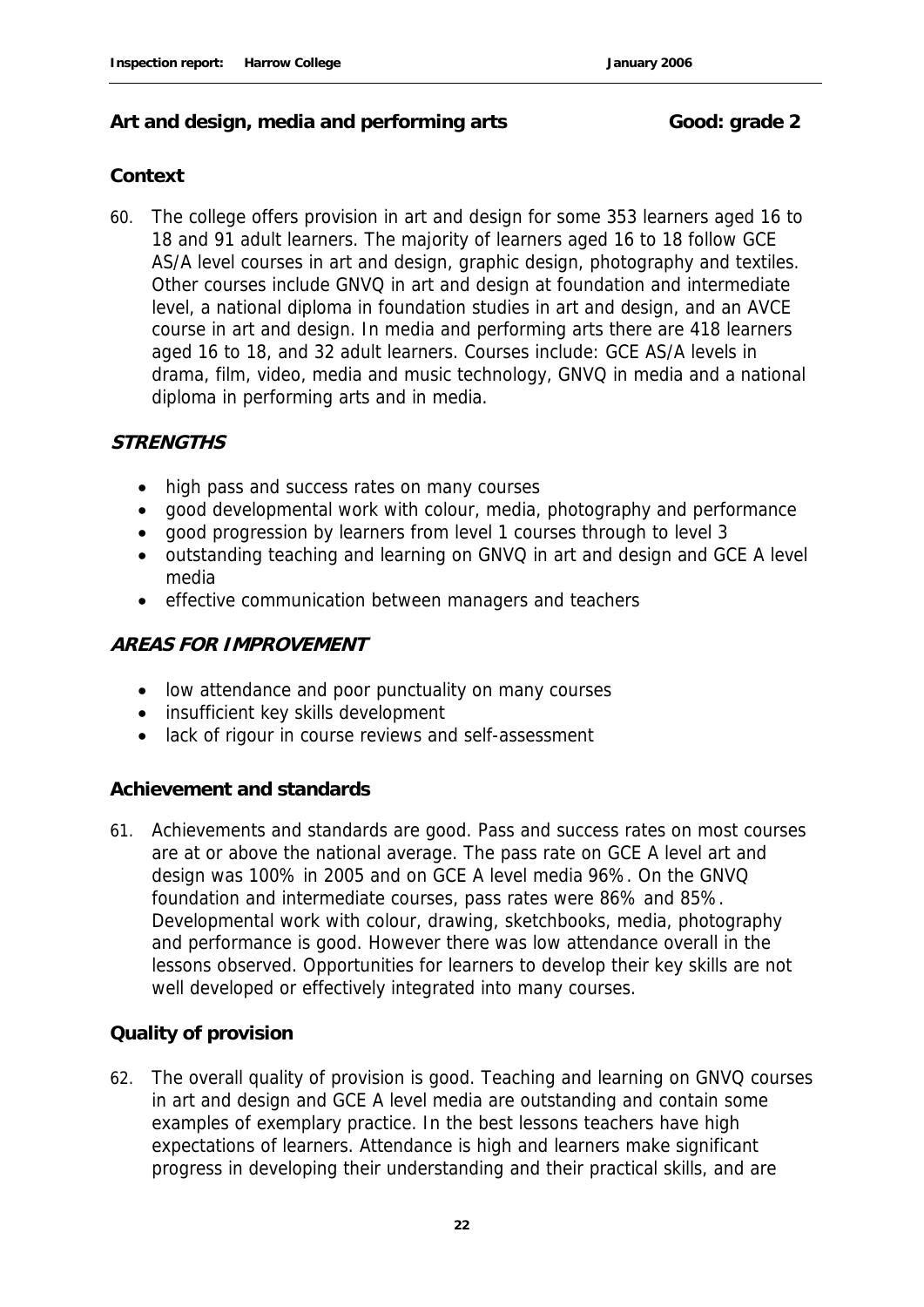confident in discussion and investigation. Most lessons are well planned with aims, objectives and assessment criteria. Learning advisers provide useful practical support for individual learners in some specialist areas. However, in some lessons, insufficient attention is given to the different needs and abilities of learners and there is insufficient emphasis on what learners should achieve in the lesson. Poor punctuality has a detrimental impact on teaching and learning with learners sometimes missing introductions to lessons. On some courses learners receive constructive and timely feedback that clearly helps them to make progress. However, the quality of assessment and internal verification is inconsistent across the area. The range and different levels of provision in the area of learning are satisfactory.

**Leadership and management**

63. Operational management is good, with effective communication between managers and staff. Monitoring of performance is evident in minutes of meetings, through lesson observations and in course reviews. However, selfassessment reports and action plans do not sufficiently address weaknesses in teaching and learning, punctuality and attendance. Accommodation and specialist resources are generally satisfactory. Teachers are well qualified and many are artists and designers. There is an effective commitment to equality of opportunity.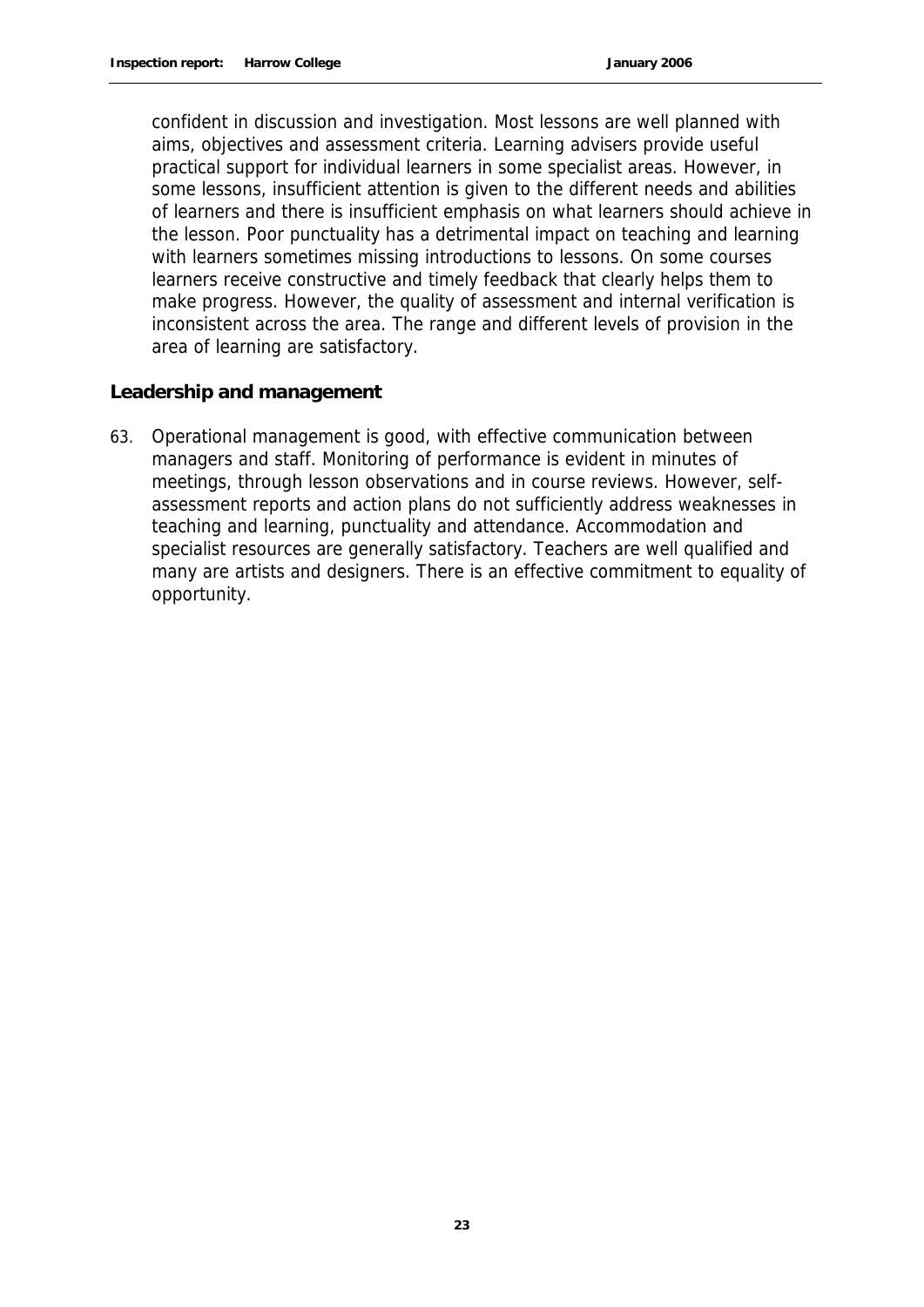#### **Preparation for Life and Work Satisfactory: grade 3**

#### **Context**

64. Courses are offered from pre-entry to level 2 on the main college sites and in a variety of community venues. There is a large programme of part-time and fulltime courses in ESOL, including vocational courses for ESOL learners. There is a smaller range of courses in literacy and numeracy and an E2E programme. Key skills are offered to all full-time learners aged 16 to 18. In 2005/06 there are 2,604 learners on preparation for life and work courses, excluding key skills, the large majority of whom are learners aged over 19 who are taking part-time courses in ESOL.

#### **STRENGTHS**

- good gains in learners' personal skills
- good progression between levels of programme for ESOL learners
- good operational management in ESOL and basic skills

#### **AREAS FOR IMPROVEMENT**

- poor retention and achievement on the franchised provision
- weak development and accreditation of key skills
- insufficient attention to individual learning needs in a minority of lessons

#### **Achievement and standards**

65. Achievement is satisfactory overall. There is good achievement on assignmentbased entry level courses. New ESOL qualifications were introduced last summer, when the first pass rates were low. However, pass rates for the part award taken by learners in December 2005 showed an improvement. Retention and pass rates on the franchised provision are poor. Achievements in accredited key skills were low in 2004/05 for the full qualifications, although good proportions of learners achieved passes for their portfolios at level 1.

#### **Quality of provision**

66. Teaching and learning are satisfactory. In the better lessons there is effective planning of activities and learners' progress is monitored and recorded, and learners rapidly gain in confidence and develop their personal skills effectively. In the weaker lessons, there is too much emphasis on the teacher talking, and an over-reliance on worksheets. In some lessons, insufficient account is taken of learners' individual needs. Assessment practice is satisfactory. Some late starters are not provided with induction. Standards of equipment and resources are satisfactory. Most teaching staff are well qualified or studying for a qualification.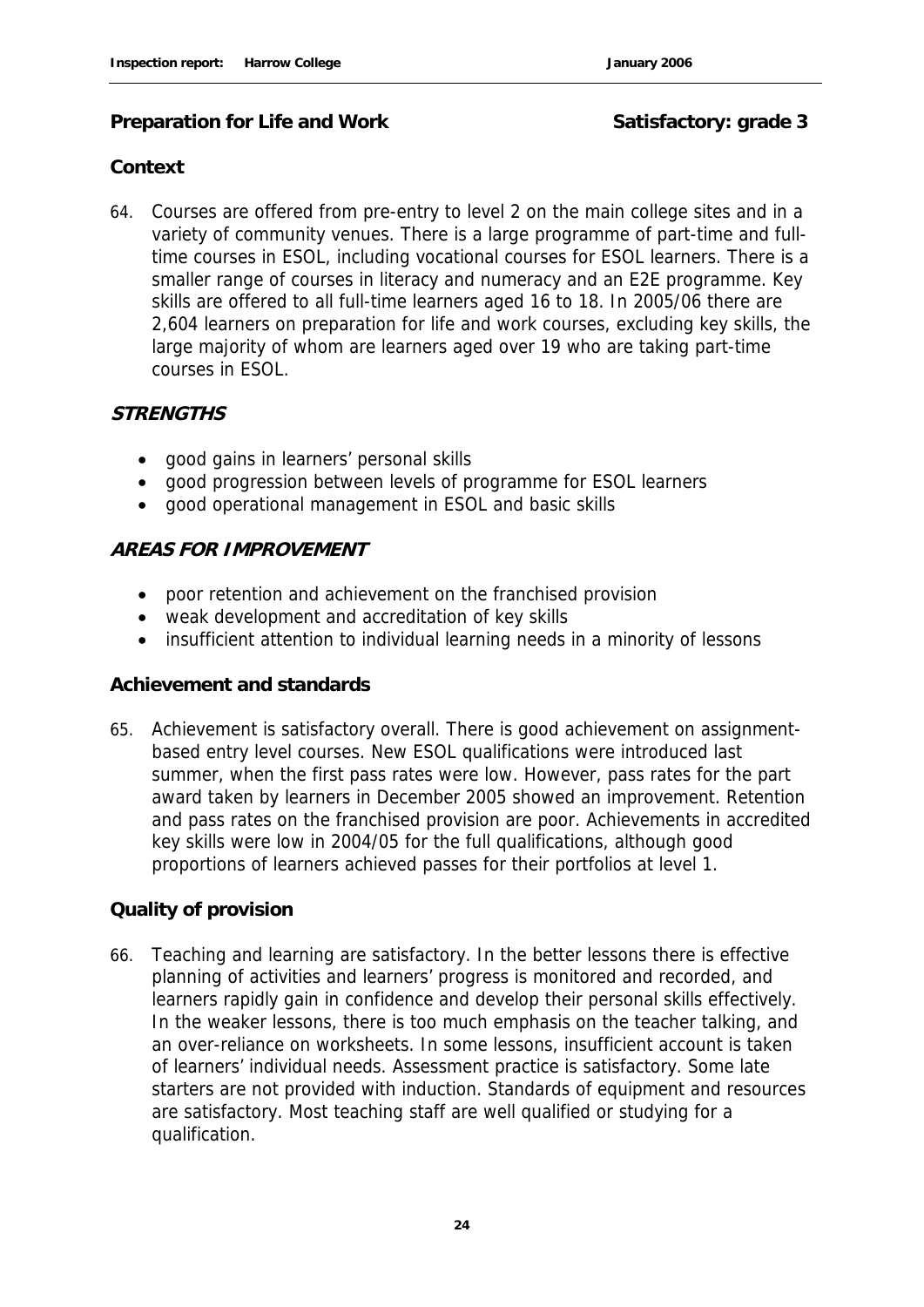- 67. Many learners on part-time and community courses progress onto ESOL intensive courses, while learners aged 16 to 18 progress to ESOL programmes with a vocational aspect. These prepare learners effectively for GCSE or level 2 courses. The basic skills programme for adult learners is small and is not adequate for those learners who hope to join access programmes and need to improve their writing skills.
- 68. The development and accreditation of key skills is weak. A new policy is being implemented and some progress has been made in integrating the use of key skills assignments into mainstream programmes. The skills are not yet effectively developed within vocational contexts.
- 69. There is good support from learning support assistants for learners with physical disabilities and learning difficulties. Volunteers help adult basic skills learners in lessons.

#### **Leadership and Management**

70. The management of ESOL and basic skills provision is good. Managers work effectively with co-ordinators and tutors to improve provision. Quality assurance of teaching and learning is effective. The effective monitoring of attendance and punctuality has led to improvements. There is a comprehensive staff training programme, although this is not always attended by agency staff. The staff are involved in developing the self-assessment report, which reflects many of the inspection findings. The promotion of equality and diversity is good.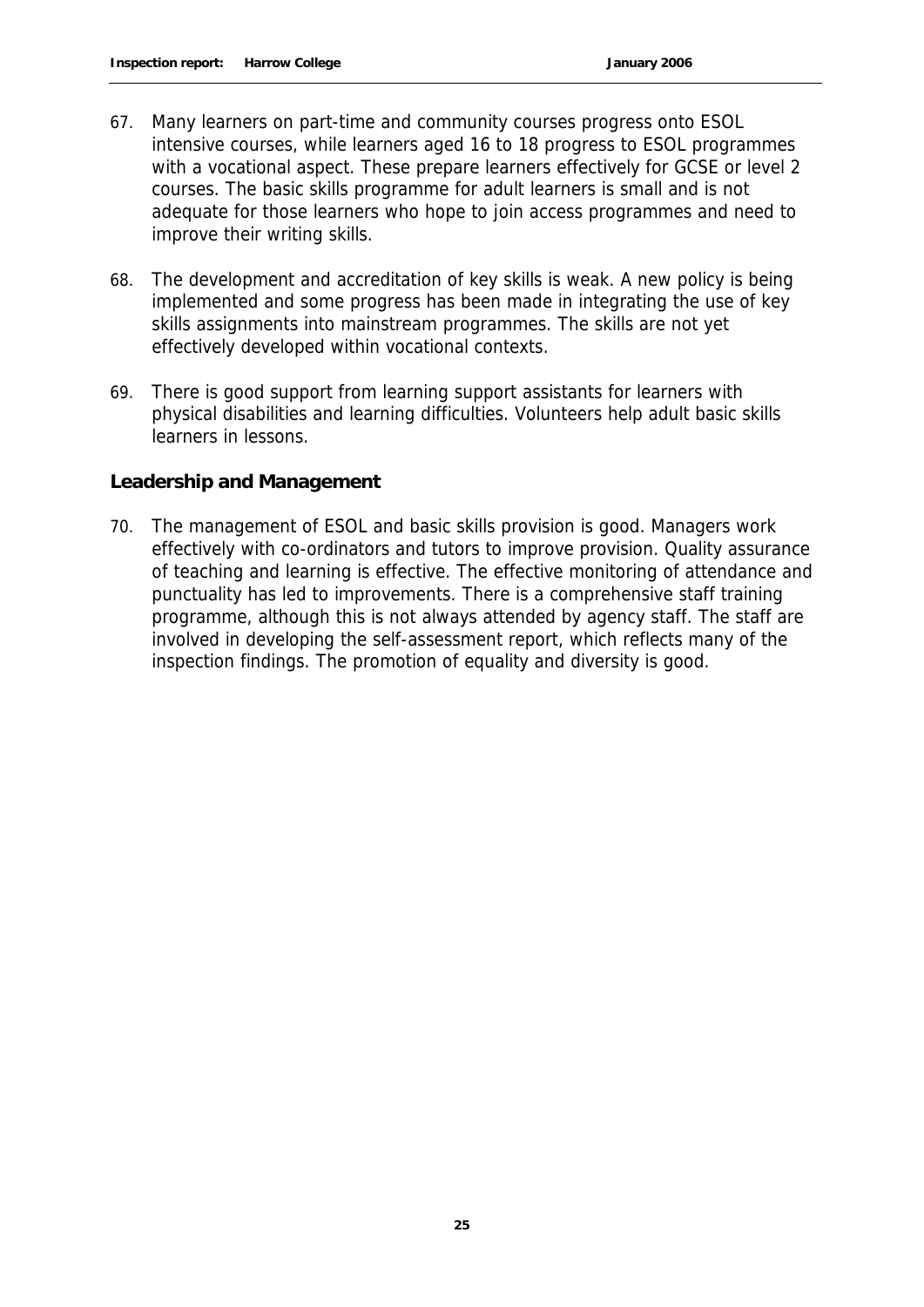#### **Business Administration and Law Satisfactory: grade 3**

#### **Context**

71. The college offers full-time courses from level 1 to level 3. The 761 full-time learners are mainly aged 16 to 18 and follow courses including GCE AS and A levels, BTEC national certificate, GNVQ intermediate, BTEC introductory certificate and OCR certificate in administration. The 153 part-time learners are mostly adults following Association of Accounting Technicians (AAT) courses at levels 2, 3 and 4.

#### **STRENGTHS**

- high success rates on GCE AS and A level business studies and law
- good progress by learners in lessons
- excellent progression to further study
- outstanding promotion of equality and diversity

#### **AREAS FOR IMPROVEMENT**

- low pass rates on accounting levels 3 and 4 and administration courses
- poor punctuality in lessons
- under-developed higher level skills on advanced business courses
- lack of rigour in course reviews and self-assessment

#### **Achievement and standards**

72. Achievement and standards are satisfactory. Success rates are high on GCE AS and A levels in business studies and in law and are above the national average. Pass rates are low on accounting courses at levels 3 and 4. Pass rates in administration are also low. Progression is excellent with a high number of learners moving on to further courses in the college. The standard of learners' assessed work is good. Attendance is good but punctuality was poor in many lessons observed.

#### **Quality of provision**

73. Teaching and learning are satisfactory. Lessons are well planned and structured to address the needs of all learners. Teachers make good use of collaborative learning. In a GCE A level business lesson learners were set a challenging exercise, working effectively in pairs to produce a business report. Learners are well motivated and make good progress in lessons. Teachers set a variety of successful learning activities, and key skills are fully integrated within the business and law curriculum enabling learners to collect evidence as it occurs. However, many learners on advanced level courses have insufficient opportunity to develop higher level skills, such as those of research, analysis and evaluation. Information technology is not well used to support and enhance learning.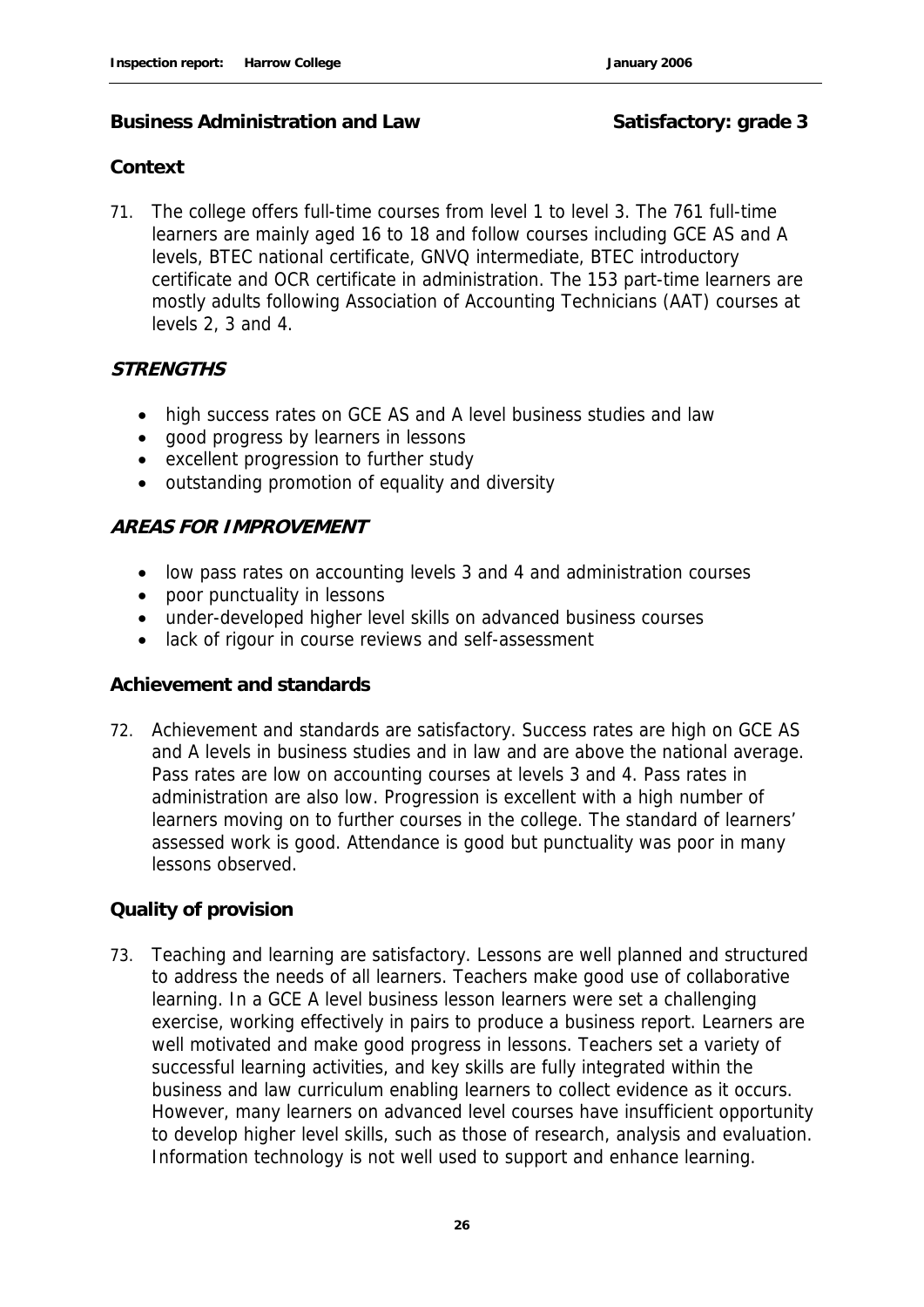74. Assessment and monitoring of learners' progress are satisfactory. Initial assessments are used effectively to identify additional learning needs, and satisfactory support is provided. Targets are set appropriately for learners and regular reviews take place to monitor progress. Good advice and guidance is provided for careers and higher education. Parents are kept well informed of learners' progress. Learners on administration courses benefit from work experience, but there are few business-related activities to enrich the business curriculum and no links with employers of part-time learners.

#### **Leadership and management**

75. Leadership and management are satisfactory. Internal lesson observations are accurately graded. Most course reviews are insufficiently analytical and action plans lack detail. Inspectors identified some strengths and areas for improvement which were not acknowledged in the self-assessment report. Good teamwork enables staff to share materials. The promotion of diversity within the curriculum is outstanding. Teachers are appropriately qualified and participate in effective staff development. Resources are satisfactory and accommodation is adequate.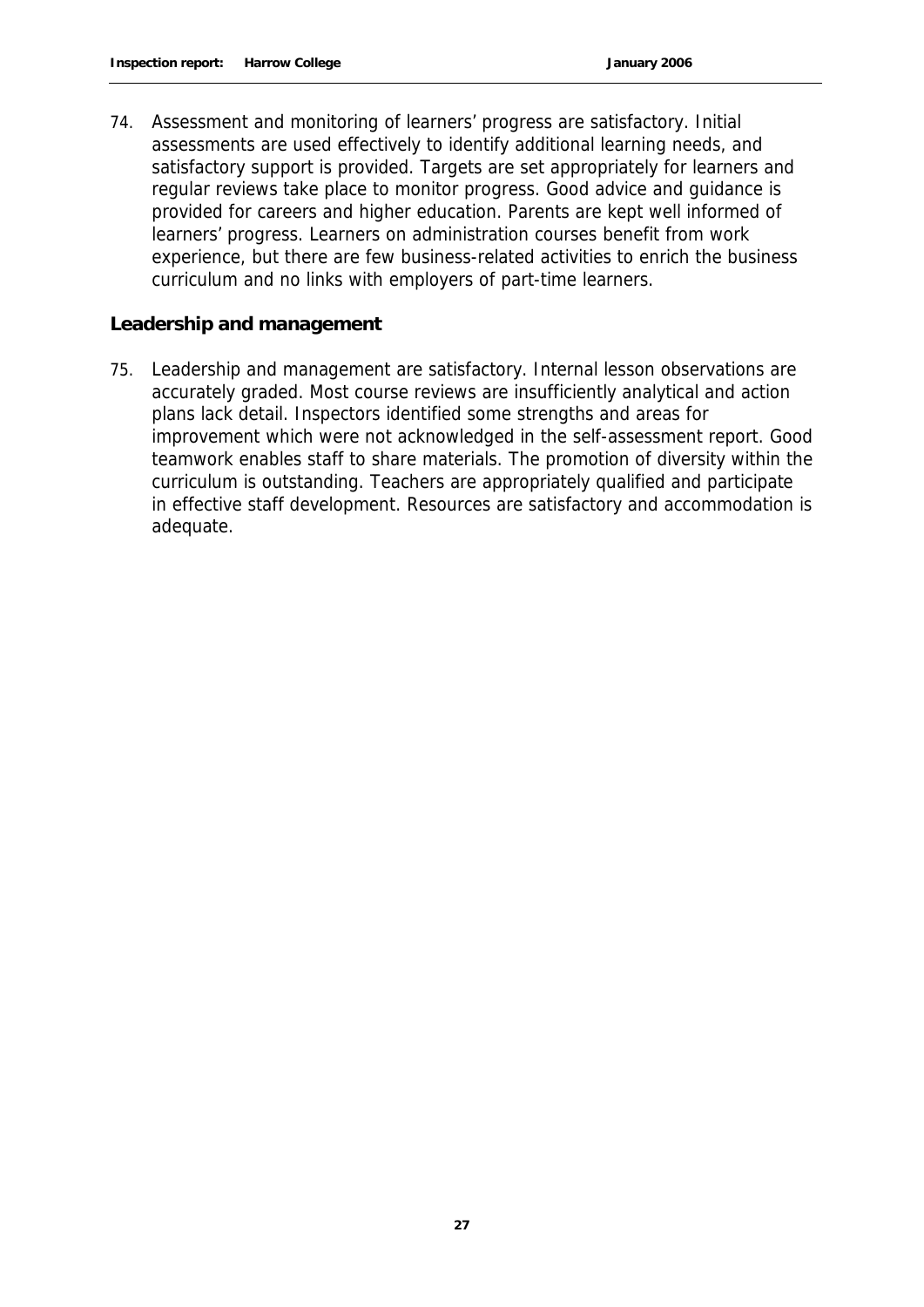#### **Learners' achievements**

#### **Table 1**

Success rates on mainstream level 1 qualifications, by qualification type, expected end year and age, 2001/02 to 2003/04, compared to the national rates for colleges of a similar type.

|                |              |                       |                 | $16 - 18$        |      |                       |                 | $19+$            |       |
|----------------|--------------|-----------------------|-----------------|------------------|------|-----------------------|-----------------|------------------|-------|
| Notional Level | Exp End Year | Starts -<br>Transfers | College<br>Rate | National<br>Rate | Diff | Starts -<br>Transfers | College<br>Rate | National<br>Rate | Diff  |
| 1 Long         | 01/02        | 245                   | 62              | 53               | 9    | 319                   | 56              | 50               | 6     |
|                | 02/03        | 483                   | 64              | 56               | 7    | 1.815                 | 63              | 55               | 8     |
|                | 03/04        | 1.364                 | 51              | 60               | -10  | 2.802                 | 56              | 59               | -3    |
| GNVQs and      | 01/02        | 160                   | 64              | 54               | 11   | 13                    | 31              | 41               | -11   |
| precursors     | 02/03        | 185                   | 68              | 60               | 8    | 10                    | 80              | 47               | 33    |
|                | 03/04        | 197                   | 66              | 65               | 4    | 7                     | 71              | 52               | 19    |
| <b>NVQs</b>    | 01/02        | 23                    | 65              | 52               | 13   | 11                    | 64              | 49               | 15    |
|                | 02/03        | 27                    | 56              | 56               | 0    | 7                     | 29              | 57               | $-28$ |
|                | 03/04        | 16                    | 56              | 61               | $-5$ | 14                    | 64              | 62               | 2     |
| Other          | 01/02        | 62                    | 53              | 53               | 4    | 295                   | 57              | 50               | 7     |
|                | 02/03        | 271                   | 61              | 56               | 5    | 1.798                 | 63              | 55               | 8     |
|                | 03/04        | 1.151                 | 48              | 60               | -12  | 2.781                 | 56              | 59               | -3    |

| Table S-1: College success rate for level 1 long qualifications by qualification type, expected end year |
|----------------------------------------------------------------------------------------------------------|
| and age                                                                                                  |

#### **Table 2**

Success rates on mainstream Level 2 qualifications, by qualification type, expected end year and age, 2001/02 to 2003/04, compared to the national rates for colleges of a similar type.

#### Table S-2: College success rate for level 2 long qualifications by qualification type, expected end year and age

|                |              | $16 - 18$             |                 |                  |      | $19+$                 |                 |                  |      |
|----------------|--------------|-----------------------|-----------------|------------------|------|-----------------------|-----------------|------------------|------|
| Notional Level | Exp End Year | Starts -<br>Transfers | College<br>Rate | National<br>Rate | Diff | Starts -<br>Transfers | College<br>Rate | National<br>Rate | Diff |
| 2 Long         | 01/02        | 1.475                 | 65              | 50               | 15   | 570                   | 60              | 48               | 12   |
|                | 02/03        | 1,647                 | 65              | 52               | 13   | 570                   | 56              | 49               | 7    |
|                | 03/04        | 2,374                 | 62              | 56               | 5    | 623                   | 63              | 53               | 9    |
| GCSEs          | 01/02        | 925                   | 77              | 54               | 23   | 143                   | 71              | 53               | 17   |
|                | 02/03        | 1,067                 | 73              | 57               | 16   | 167                   | 63              | 55               | 8    |
|                | 03/04        | 1,286                 | 76              | 61               | 15   | 155                   | 77              | 59               | 19   |
| GNVQs and      | 01/02        | 380                   | 46              | 56               | -10  | 29                    | 45              | 50               | $-5$ |
| precursors     | 02/03        | 393                   | 54              | 59               | $-4$ | 22                    | 59              | 53               | 6    |
|                | 03/04        | 382                   | 57              | 63               | -6   | 23                    | 48              | 57               | -9   |
| <b>NVQs</b>    | 01/02        | 103                   | 35              | 43               | -8   | 135                   | 71              | 45               | 27   |
|                | 02/03        | 100                   | 48              | 42               | 6    | 125                   | 68              | 49               | 19   |
|                | 03/04        | 63                    | 68              | 52               | 16   | 94                    | 63              | 53               | 9    |
| Other          | 01/02        | 67                    | 57              | 49               | 8    | 263                   | 51              | 48               | 2    |
|                | 02/03        | 87                    | 43              | 50               | -8   | 256                   | 45              | 48               | $-3$ |
|                | 03/04        | 643                   | 35              | 54               | -19  | 351                   | 57              | 52               | 5    |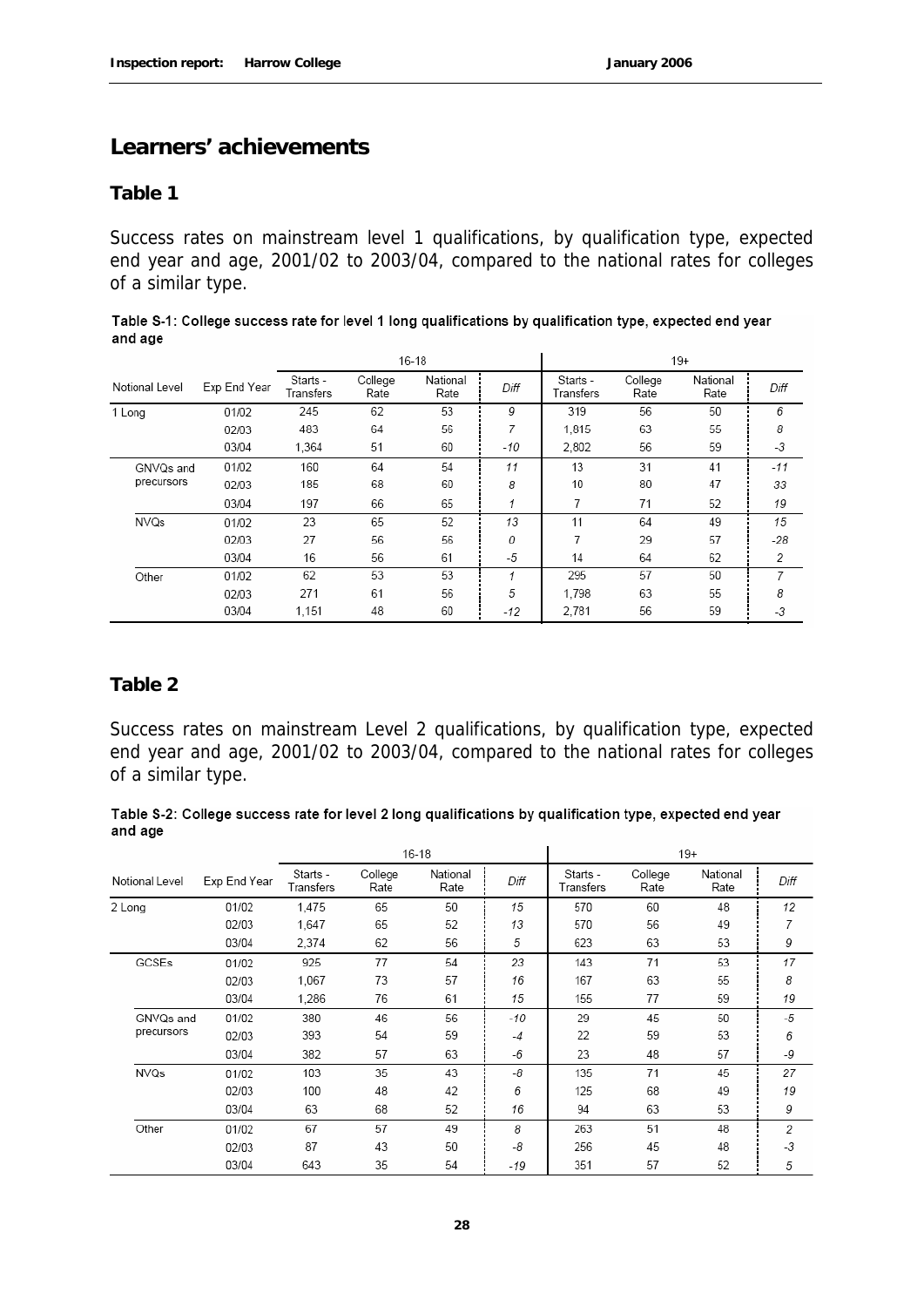#### **Table 3**

Success rates on mainstream level 3 qualifications, by qualification type, expected end year and age, 2001/02 to 2003/04, compared to the national rates for colleges of a similar type.

| Table S-3: College success rate for level 3 long qualifications by qualification type, expected end year |  |
|----------------------------------------------------------------------------------------------------------|--|
| and age                                                                                                  |  |

|                |              | 16-18                 |                 |                  |                | 19+                   |                 |                  |       |
|----------------|--------------|-----------------------|-----------------|------------------|----------------|-----------------------|-----------------|------------------|-------|
| Notional Level | Exp End Year | Starts -<br>Transfers | College<br>Rate | National<br>Rate | Diff           | Starts -<br>Transfers | College<br>Rate | National<br>Rate | Diff  |
| 3 Long         | 01/02        | 4.012                 | 64              | 60               | 4              | 998                   | 41              | 50               | -10   |
|                | 02/03        | 3,687                 | 69              | 62               | 7              | 779                   | 53              | 51               | 2     |
|                | 03/04        | 3,843                 | 68              | 64               | 4              | 693                   | 58              | 53               | 5     |
| A\A2 levels    | 01/02        | 1.111                 | 82              | 80               | 2              | 108                   | 71              | 57               | 14    |
|                | 02/03        | 1,047                 | 87              | 82               | 6              | 105                   | 81              | 63               | 18    |
|                | 03/04        | 1,100                 | 88              | 84               | 4              | 103                   | 82              | 66               | 16    |
| AS levels      | 01/02        | 2,245                 | 60              | 60               | 0              | 167                   | 38              | 47               | -9    |
|                | 02/03        | 2,136                 | 64              | 61               | 3              | 130                   | 48              | 48               | $-1$  |
|                | 03/04        | 2,131                 | 62              | 63               | $-1$           | 95                    | 53              | 50               | 3     |
| GNVQs and      | 01/02        | 586                   | 49              | 47               | $\overline{2}$ | 47                    | 45              | 43               | 2     |
| precursors     | 02/03        | 471                   | 52              | 50               | 2              | 48                    | 40              | 45               | $-6$  |
|                | 03/04        | 476                   | 56              | 52               | 4              | 38                    | 58              | 43               | 15    |
| NVQs           | 01/02        | 29                    | 21              | 49               | $-28$          | 106                   | 46              | 41               | 6     |
|                | 02-03        | 9                     | 22              | 51               | $-28$          | 81                    | 49              | 45               | 5     |
|                | 03/04        | 19                    | 53              | 54               | $-1$           | 75                    | 47              | 47               | 0     |
| Other          | 01/02        | 41                    | 32              | 54               | -22            | 570                   | 34              | 54               | $-20$ |
|                | 02/03        | 24                    | 29              | 55               | -26            | 415                   | 51              | 54               | $-3$  |
|                | 03/04        | 117                   | 45              | 56               | -11            | 382                   | 56              | 56               | 0     |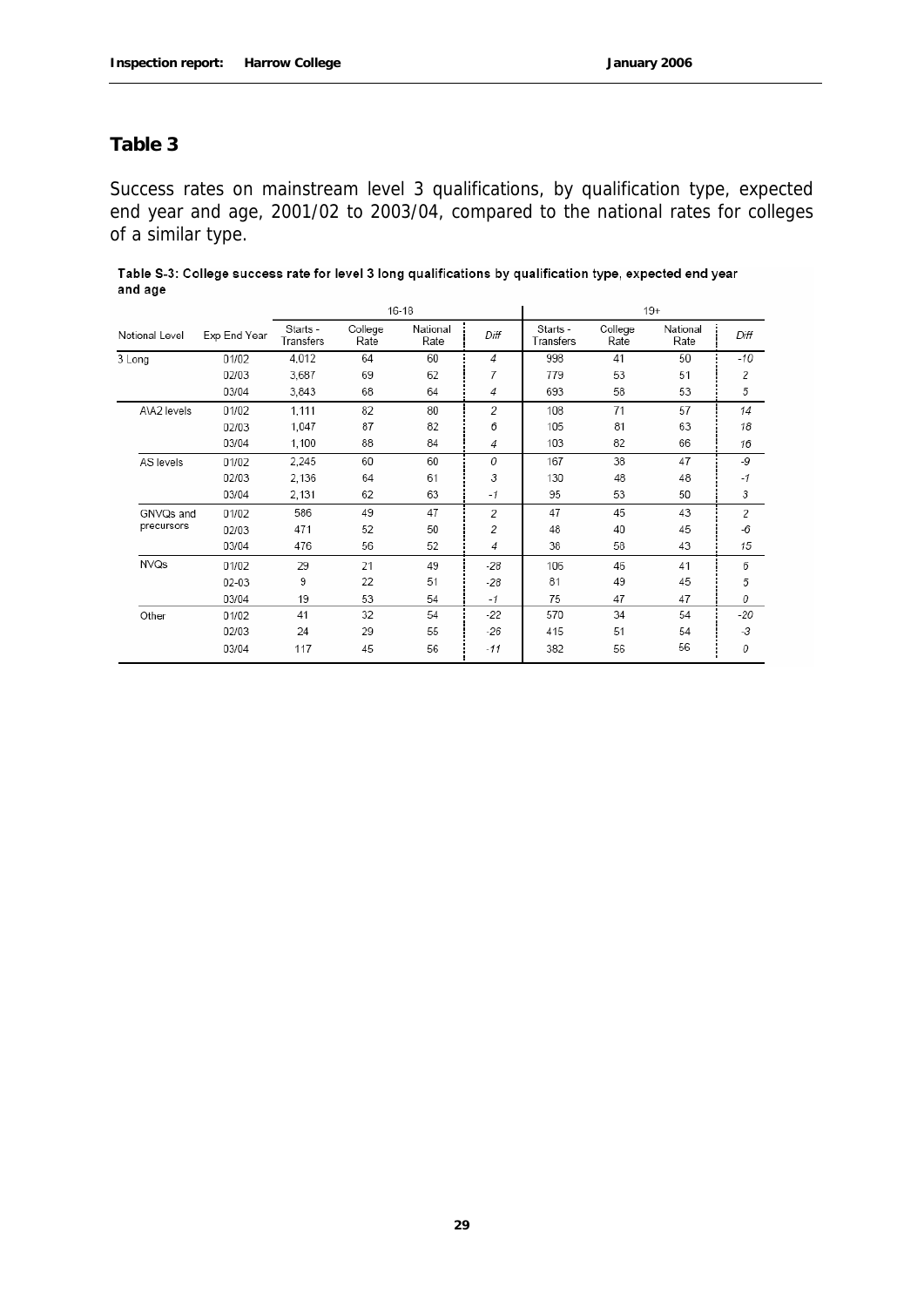#### **Table 4**

#### Success rates on **work-based learning programmes** managed by the college 2003/04 to 2004/05

#### **a) Overall success rate**

| End Year | Apprenticeship<br>Programme | Number<br><sub>of</sub><br>Learners<br>$\star$ | College<br>Framework<br>rate ** | National<br>rate ** | College<br>NVQ rate<br>$\star\star$ | National<br>rate ** |
|----------|-----------------------------|------------------------------------------------|---------------------------------|---------------------|-------------------------------------|---------------------|
| 2003/04  | Apprenticeship              | 42                                             | 4%                              | 33%                 | 78%                                 | 50%                 |
|          | Advanced                    | 13                                             | 0%                              | 32%                 | 31%                                 | 50%                 |
| 2004/05  | Apprenticeship              | 26                                             | 0%                              | 35%                 |                                     | 47%                 |
|          | Advanced                    |                                                | 0%                              | 30%                 |                                     | 45%                 |

<sup>\*</sup> Learners who leave later than originally planned are counted in the year they actually leave. This group of learners are then added to the learners who planned to complete in a given year and did so or left earlier than planned

#### **b) Timely success rate**

| End Year | Apprenticeship<br>Programme | <b>Number</b><br>Οf<br>Learners<br>$\star$ | College<br>Framework<br>rate ** | National<br>rate ** | College<br>NVQ rate<br>$***$ | National<br>rate $**$ |
|----------|-----------------------------|--------------------------------------------|---------------------------------|---------------------|------------------------------|-----------------------|
| 2003/04  | Apprenticeship              | 41                                         | 4%                              | 16%                 | 57%                          | 27%                   |
|          | Advanced                    | 12                                         | 0%                              | 19%                 | 42%                          | 33%                   |
| 2004/05  | Apprenticeship              | 45                                         | 0%                              | 20%                 | 13%                          | 28%                   |
|          | Advanced                    |                                            |                                 |                     |                              |                       |

\* The number of learners who planned to complete their learning programme in the given year

\*\* College and national qualification success rates are calculated using LSC published data derived from the 'Individual Learning Record'

<sup>\*\*</sup> College and national qualification success rates are calculated using LSC published data derived from the 'Individual Learning Record'